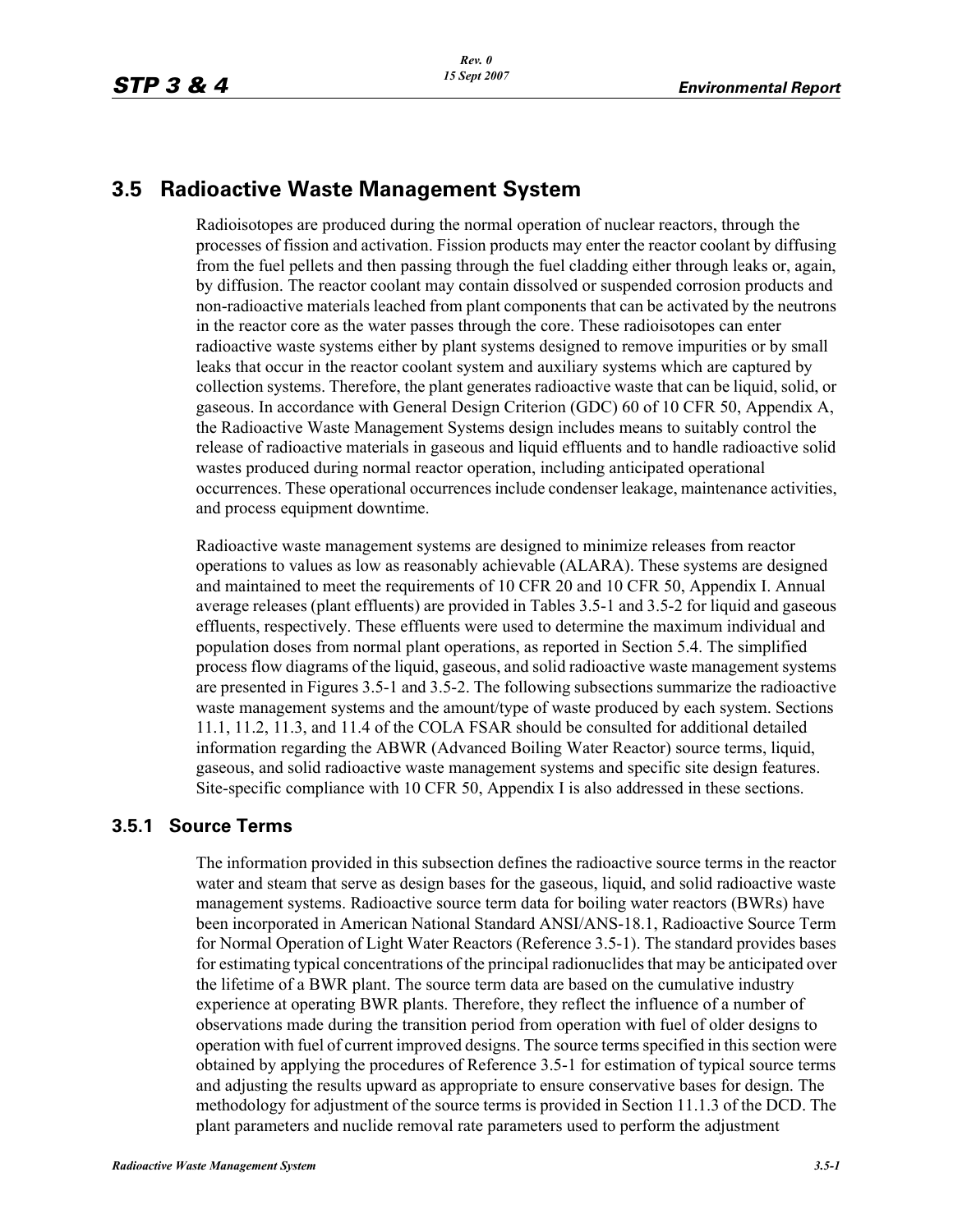calculations are contained in DCD Tables 11.1-6 and 11.1-7, respectively. A major parameter in the adjustment of the source term is the reactor thermal power. These are 3400 MWt for the reference BWR and 3926 MWt for the ABWR.

The various radionuclides included in the design basis source term have been categorized as fission products or activation products and tabulated in the subsections that follow. The lists do not necessarily include all radionuclides that may be detectable or theoretically predicted to be present. Those that have been included are considered to be potentially significant with respect to one or more of the following considerations:

- Plant equipment design
- **Shielding design**
- Understanding system operation and performance
- **Measurement practicability**
- Evaluation of radioactivity in effluents to the environment

### **3.5.1.1 Fission Products**

#### **3.5.1.1.1 Noble Gas Fission Products**

Typical concentrations of the 13 principal noble gas fission products as observed in steam flowing from the BWR reactor vessel are provided in the source term standard ANSI/ANS-18.1 (Reference 3.5-1). Concentrations in the reactor water are considered negligible because all of the gases released to the coolant are assumed to be rapidly transported out of the vessel with the steam and removed from the system with the other noncondensables in the main condenser.

The design basis noble gas source term for the ABWR is selected such that the mix is that of Reference 3.5-1 and the total of the release rates of the 13 noble gases from the vessel is 3700 MBq/s (megabecquerels per second) as evaluated after a 30-minute decay. The noble radiogas source term rate after 30-minute decay has been used as a conventional measure of the fuel leakage rate, since it is conveniently measurable and is consistent with the nominal 30-minute offgas holdup system used on a number of early plants. A design basis noble gas release rate of 3700 MBq/s after a 30-minute decay has historically been used for the design of the gaseous waste management systems in BWR plants (Reference 3.5-2) with satisfactory results. It was selected on the basis of operating experience with consideration given to several judgmental factors, including the implications to environmental releases, system contamination, and building air contamination. The design basis value is considered to represent a long-term average value. An instantaneous release rate of several times the annual average permissible release rate limit may be permitted as long as it is consistent with the limits established by 10 CFR 20 and the annual average is not exceeded. Normal operational noble gas release rates for the ABWR are expected to be approximately 555 MBq/s as evaluated after a 30-minute decay (Reference 3.5-5, Subsection 11.1.1.2). This may be compared with normal release rates on the order of 1850 MBq/s based on fuel experience through the mid 1970s (Reference 3.5-3). Consequently, with continued application of the design basis of 3700 MBq/s, there is increased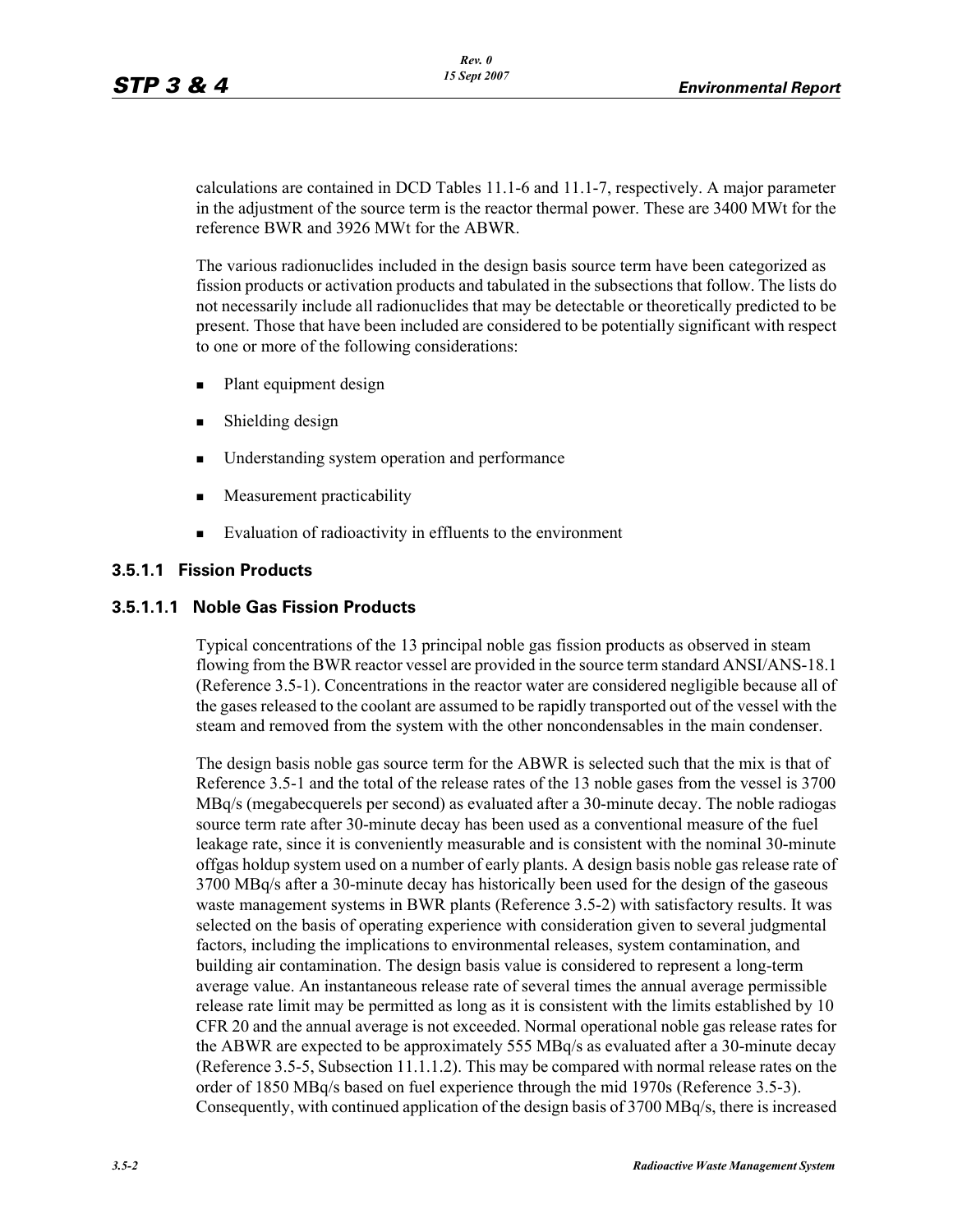margin relative to expected release rates when operating with fuel of modern design. The design basis noble gas source terms are presented in Table 3.5-3.

#### **3.5.1.1.2 Radioiodine Fission Products**

For many years, design basis radioiodine source terms for BWRs have been specified to be consistent with an I-131 leak rate of 25.9 MBq/s from the fuel (Reference 3.5-2). Experience indicated that I-131 leakage rates this high would be approached only during operation with substantial fuel cladding defects. It would not be anticipated that full power operation would continue for any significant period of time with fuel cladding defects as severe as might be indicated by I-131 leakage as much as of 25.9 MBq/s. The design basis reactor water radioiodine concentrations for the ABWR are based on the relative mix of radioiodines in reactor water predicted by the data of Reference 3.5-1 with magnitudes increased such that the I-131 concentration is consistent with a release rate of 25.9 MBq/s from the fuel. This provides a substantial margin relative to the expected I-131 release rate of approximately 3.7 MBq/s.

Reference 3.5-1 specifies expected concentrations of the five principal radioiodines in reactor water for a reference BWR design and provides the bases for adjusting the concentrations for plants with relevant plant parameters that do not match those of the reference plant. The design basis concentrations in reactor water are presented in Table 3.5-4. The ratio of concentration in reactor steam to concentration in reactor water (carryover ratio) is taken to be 0.015 for radioiodines (Reference 3.5-1). Consequently, the design basis concentrations of radioiodines in steam are determined by multiplying the values of Table 3.5-4 by the factor of 0.015.

#### **3.5.1.1.3 Other Fission Products**

This category includes all fission products, other than noble gases and iodines, and also includes transuranic nuclides. Some of the fission products are noble gas daughter products that are produced in the steam and condensate system. The only transuranic nuclide that is detectable in significant concentrations is Np-239. Concentrations of those radionuclides that are typically observable in the coolant are provided in Reference 3.5-1 for a reference BWR plant. The reference plant concentrations were adjusted to obtain estimates for the ABWR plant. The design basis reactor water concentrations are presented in Table 3.5-5. The ratio of concentration in steam to concentration in water (carryover) for these nuclides is expected to be less than 0.001 (Reference 3.5-5, Section 11.1.1.3). The design basis concentrations in steam are obtained by multiplying the values in Table 3.5-5 by 0.001.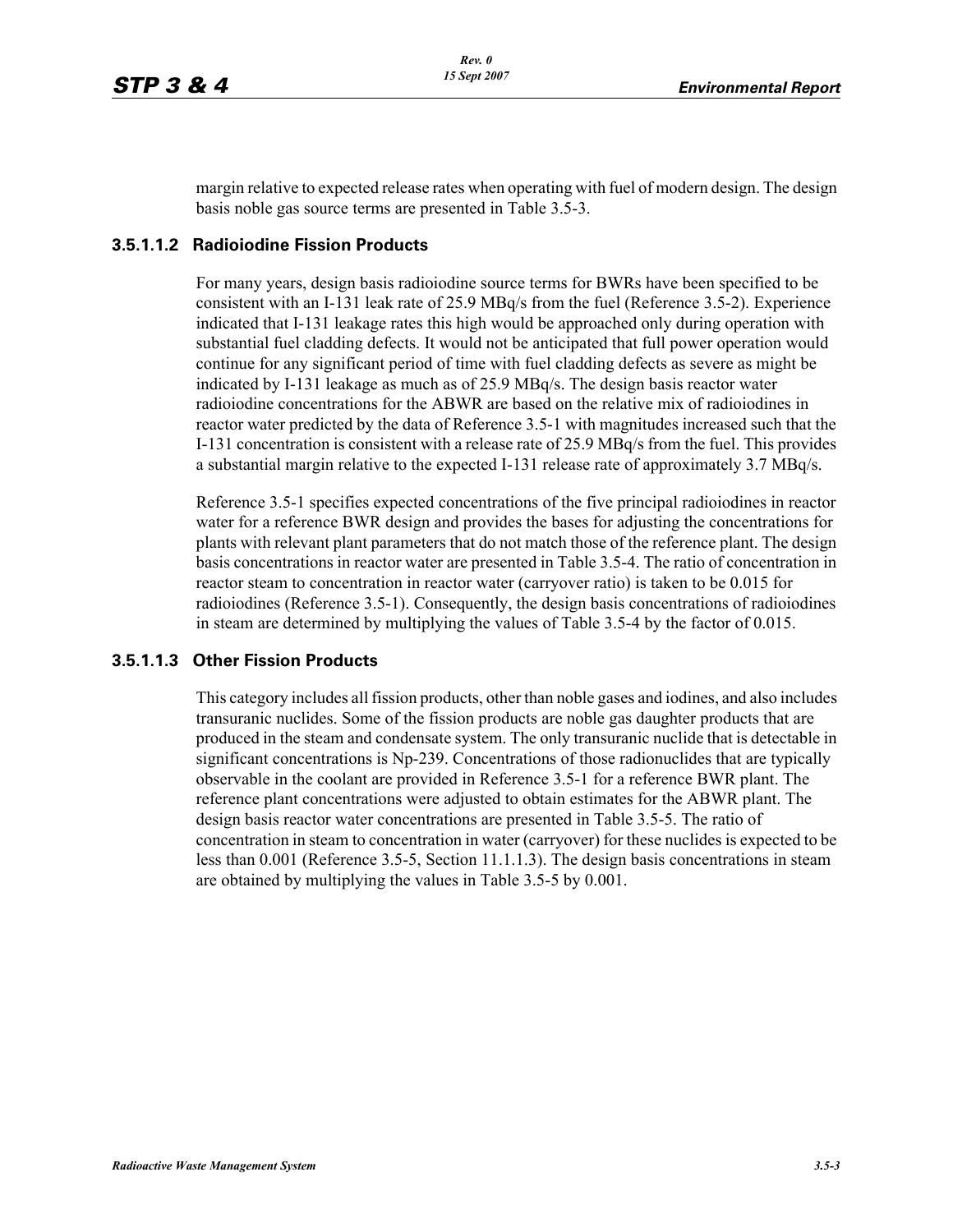### **3.5.1.2 Activation Products**

#### **3.5.1.2.1 Coolant Activation Products**

The coolant activation product of primary importance in BWRs is N-16. ANSI-18.1, Radioactive Source Term for Normal Operation of Light Water Reactors (Reference 3.5-1), specifies a concentration of 1.85 MBq/g (megabecquerels per gram) in steam leaving the reactor vessel. This is treated as essentially independent of reactor design because both the production rate of N-16 and the steam flow rate from the vessel are assumed to vary in direct proportion to reactor thermal power. The design basis N-16 concentration in steam for the ABWR is  $1.85 \text{ MBq/g}$ . This value has, in fact, been used as the design basis concentration for GE BWRs since the early 1970s, and operating experience indicates that it is conservative (Reference 3.5-5, Section 11.1.2.1). It should be noted that a portion of the source term traditionally identified as "N-16" actually represents C-15, which is present to the extent of no more than approximately 0.555MBq/g.

### **3.5.1.2.2 Non-Coolant Activation Products**

Radionuclides are produced in the coolant by neutron activation of circulating impurities and by corrosion of irradiated system materials. Typical reactor water concentrations for the principal activation products are contained in Reference 3.5-1. The values of Reference 3.5-1 were adjusted to ABWR conditions as described in DCD Section 11.1.2.2 to obtain the conservative design basis reactor water concentrations shown in Table 3.5-7. The steam carryover ratio for these isotopes is estimated to be less than 0.001 (Reference 3.5-5, Section 11.1.3). A factor of 0.001 is applied to the Table 3.5-7 values to obtain the design basis concentrations in steam.

#### **3.5.1.2.3 Tritium**

Tritium is produced by activation of naturally occurring deuterium in the primary coolant and, to a lesser extent, as a fission product in the fuel (Reference 3.5-2). The tritium is primarily present as tritiated oxide. Since tritium has a long half-life (12 years) and will not be affected by cleanup processes in the system, the concentration will be controlled by the rate of loss of water from the system by evaporation or leakage. All plant process water and steam will have a common tritium concentration. The concentration reached will depend on the actual water loss rate; however, References 3.5-1 and 3.5-3 specify a typical concentration of 3.7E-04 MBq/g, which is stated in Reference 3.5-3 to be based on BWR experience adjusted to account for liquid recycle. This value is taken to be applicable to the ABWR.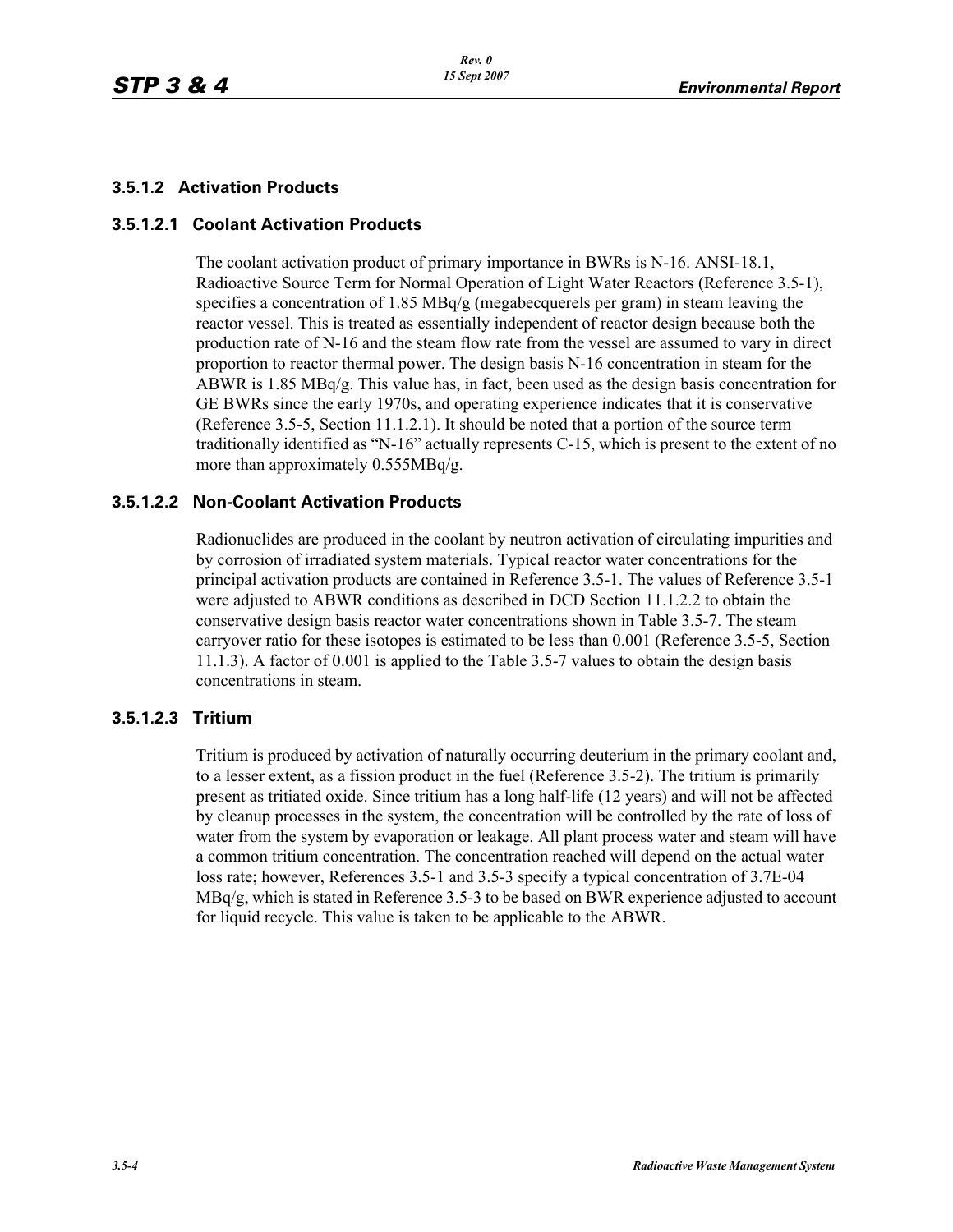## **3.5.1.2.4 Argon-41**

Argon-41 is produced in the reactor coolant as a consequence of neutron activation of naturally occurring Argon-40 in air which is entrained in the feedwater. The Argon-41 gas is carried out of the vessel with the steam and removed from the system with the noncondensable gases in the main condenser. Observed Argon-41 levels are highly variable due to the variability in air inleakage rates into the system. Reference 3.5-3 specifies an Argon-41 release rate from the vessel of 1.48 MBq/s for a 3400 MWt Reference BWR. Based on adjusting to the ABWR thermal power (3926 MWt), a design basis Argon-41 release rate of 1.70 MBq/s is specified for the ABWR.

#### **3.5.1.3 Process Leakage Sources**

Process leakage results in potential release of noble gases and other volatile fission products via ventilation systems. Liquid from process leaks is collected and routed to the liquid-solid radwaste system. With the effective process offgas treatment systems now in use (including the ABWRs for STP), airborne releases have been greatly reduced. Building ventilation releases now account for a higher fraction of the total release than before the deployment of the augmented offgas systems.

Leakage of fluids from the process system results in the release of radionuclides into plant buildings (Reference 3.5-5, Section 11.1.5). In general, the noble gases will remain airborne and will be released to the atmosphere with little delay via the building ventilation exhaust ducts. Other radionuclides will partition between air and water and may plate out (deposit) on metal surfaces, concrete, and paint. Radioiodines are found in ventilation air as methyl iodide and as inorganic iodine (particulate, elemental, and hypoiodous acid forms).

As a consequence of normal steam and water leakage into the drywell, equilibrium drywell concentrations will exist during normal operation (Reference 3.5-5, Section 11.1.5). Purging of this activity from the drywell to the environment will occur via the reactor building ventilation or Standby Gas Treatment System (expected to be an infrequent operation) and will make minor contributions to total plant releases.

Airborne release data from BWR building ventilation systems and the main condenser mechanical vacuum pump have been compiled and evaluated in Reference 3.5-4. Releases due to process leakage are reflected in the airborne release estimates discussed in Subsection 3.5.3.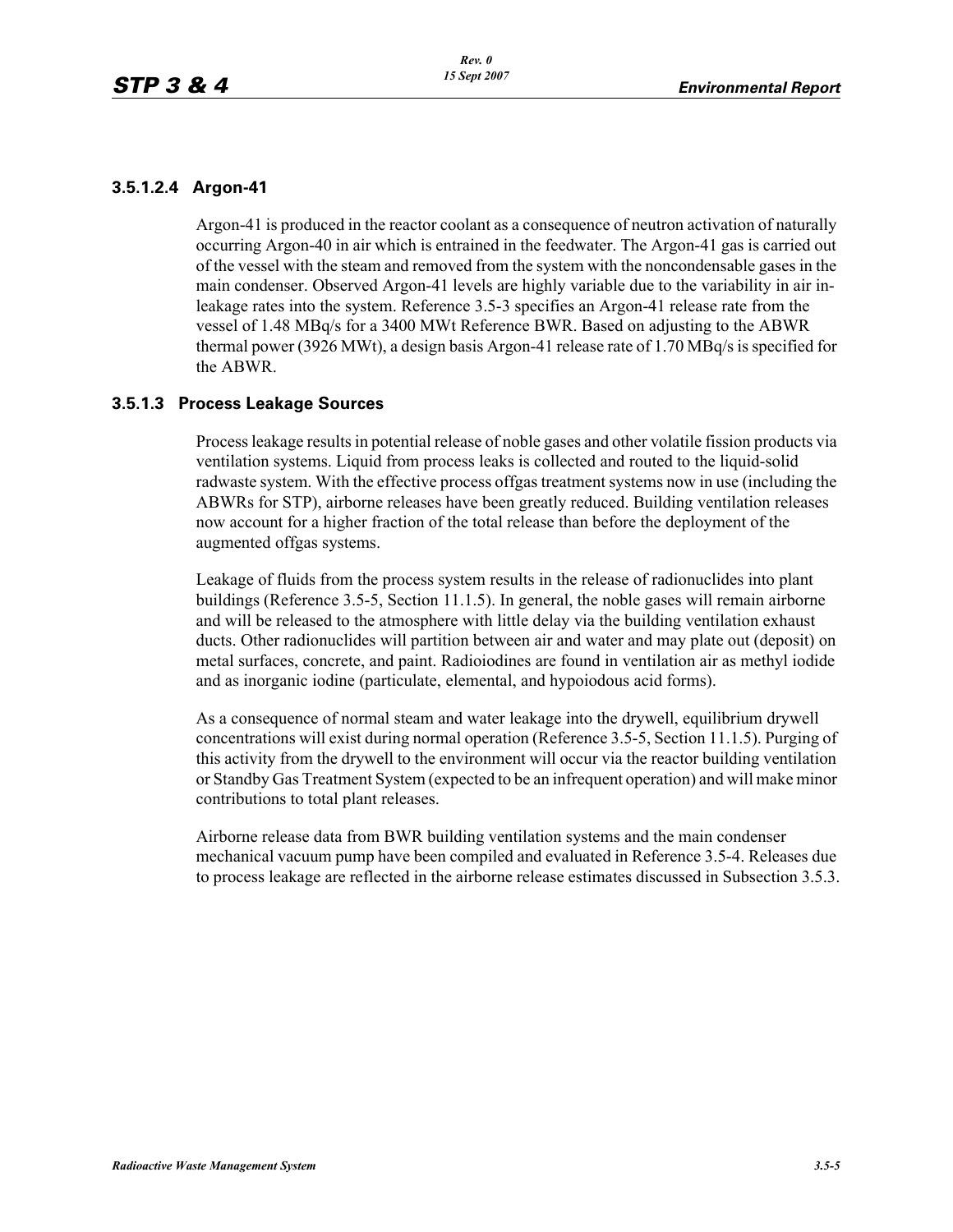## **3.5.2 Liquid Waste Management System**

### **3.5.2.1 Design Objective**

The Liquid Waste Management System (LWMS) is designed to segregate, collect, store, and process potentially radioactive liquids generated during various modes of plant operation: startup, normal operation, hot standby, shutdown, and refueling. The system is designed such that it may be operated to maximize the recycling of water within the plant, which would minimize the releases of liquid to the environment. Maximizing recycling serves to minimize the potential for exposure of personnel in unrestricted areas from the liquid release pathway. The Process Diagram for the LWMS is shown on Figure 3.5-1. The basic reference for the LWMS is Reference COLA Section 11.2.

## **3.5.2.1.1 Design Criteria**

- The criteria considered in the design of this system include:
- **Minimizing solid waste shipped for burial**
- Reducing personnel exposure
- **Minimizing offsite releases**
- Maximizing the quality of water returned to the condensate and feedwater systems.

In accordance with GDC 60 of 10 CFR 50, Appendix A, the radioactive waste management systems design includes means to suitably control the release of radioactive materials in gaseous (Figure 3.5-2) and liquid (Figure 3.5-1) effluents and to handle radioactive solid wastes produced during normal reactor operation, including anticipated operational occurrences. These operational occurrences include condenser leakage, maintenance activities, and process equipment downtime. The LWMS provides a discharge to the Main Cooling Reservoir (MCR). Radiation monitoring equipment is placed on this line to measure the activity discharged and to assure that specified limits are not exceeded. A high radiation signal from this monitor will close the discharge valve and terminate the discharge. The discharge from this single discharge line to the MCR is controlled administratively to assure that the discharge will meet the requirements of 10 CFR 20 and Appendix I of 10 CFR 50.

The single discharge line is fed by sample tanks (i.e., tanks that have the necessary connections to allow analysis before discharge). In addition to providing a means for a controlled (i.e., batch) discharge, the sample tanks also function as surge tanks. Liquid discharge to the MCR may be initiated from only one sample tank at a time. The discharge sequence is initiated manually. No single error or failure will result in discharge.

The LWMS is designed to treat process liquids with radionuclide concentrations associated with the design basis fuel leakage and produce water suitable for recycle to condensate storage. When plant water balance considerations require the discharge of processed liquids, the concentrations of radionuclides in the effluent will be controlled to meet the applicable requirements. Radiation exposure to people in unrestricted areas resulting from liquid waste discharged during normal operation and anticipated operational occurrences will be less than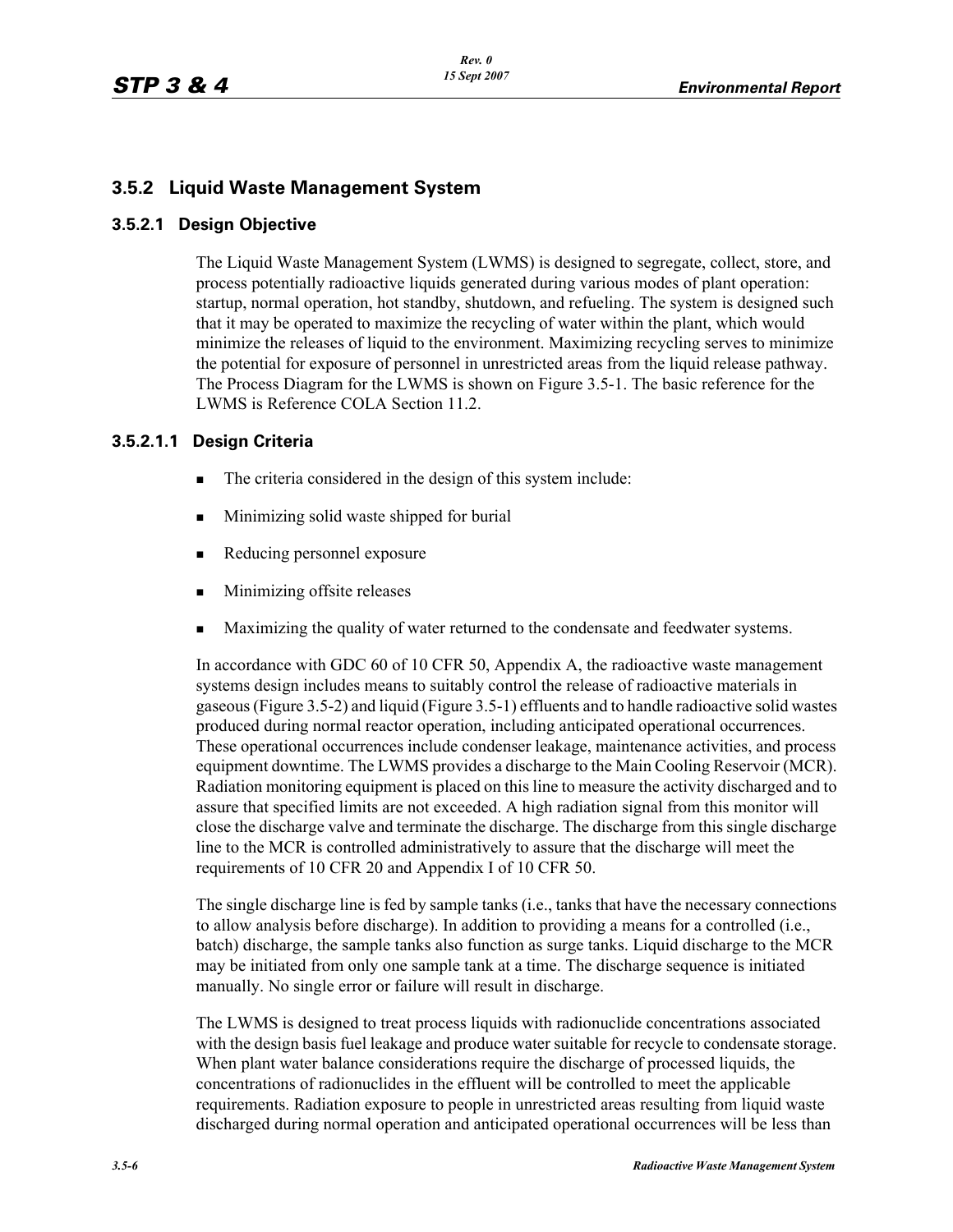the values specified in 10 CFR 50, Appendix I. The design will maintain occupational exposure ALARA in accordance with NRC Regulatory Guide 8.8 (Reference 3.5-6) while operating with the design basis fuel leakage. The average annual liquid releases by nuclide are presented in Table 3.5-1.

## **3.5.2.2 Occupational Exposure**

Design features to minimize occupational exposure include:

- Design of equipment to minimize service time.
- **Location of instruments requiring calibration in a central station outside of equipment cells.**
- Arrangement of shield wall penetrations to avoid direct exposure to normally occupied areas.
- **Piping design to minimize crud traps and plate out (there are no socket welds in** contaminated piping systems).
- **Provision for remote pipe and equipment flushing.**
- Use of remote viewing and handling equipment as appropriate.
- A shielded sampling station to minimize exposure time.
- Controlled tank vents.

## **3.5.2.3 System Description**

The LWMS is composed of four subsystems designed to collect, treat, and recycle or discharge different categories of wastewater. The four subsystems are the Low Conductivity Subsystem, High Conductivity Subsystem, Detergent Waste Subsystem, and the Chemical Drain Subsystem.

The LWMS is designed with adequate margin so that liquid waste should not be discharged except as needed to maintain the plant water balance. Operational flexibility is provided to ensure continued plant operation. Under these conditions, discharge of excess water processed through the LCW and/or the HCW Subsystem may be desirable. The various stream flow rates and the different combinations of events that supply water to the LWMS system for treatment have been tabulated. The LWMS is conservatively designed to handle the largest volume expected to be produced. The liquid waste management subsystems have ample capacity to process the maximum daily generation rate of liquid wastes as shown in Table 3.5-8. Regeneration of the condensate demineralizers will not be performed. Rather, the resin will be replaced when necessary. The use of titanium-tubed (or stainless steel tubed) condensers has made leaks from condenser tubing virtually non-existent (Reference 3.5-5, Section 11.2.3). Also, the use of condensate high efficiency filters before the condensate demineralizers has reduced the amount of insoluble solids that come into contact with the resin. As a result, it is expected that resin replacement will be less than once per year. Decanting of the cleanup water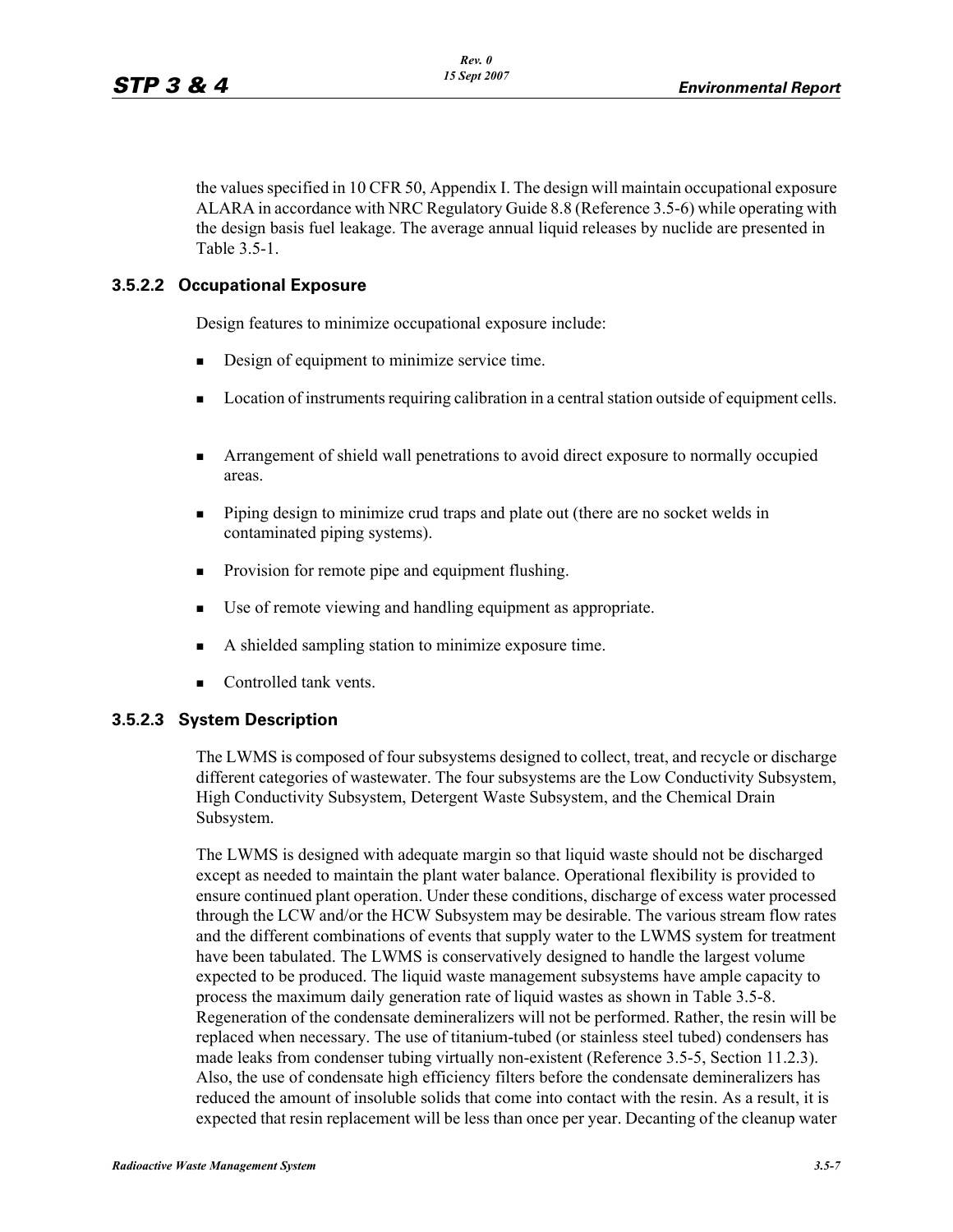phase separator will be done as required following cleanup water filter demineralizer backwashes. The LCW can process this volume in addition to the other wastes. The components of the LWMS are sized based on processing the maximum daily volume within 24 hours. This criterion is more conservative than basing the sizing on normal expected waste volumes.

### **3.5.2.3.1 Low Conductivity Waste Subsystem**

The low conductivity waste (LCW) subsystem collects and processes clean radwaste (i.e., water of relatively low conductivity). Equipment drains and backwash transfer water are typical of wastes found in this subsystem. These wastes are collected, filtered by two stages of filtration for removal of insolubles, processed through reverse osmosis membranes, demineralized on a mixed resin, deep-bed demineralizer for removal of solubles, processed through a second polishing demineralizer, and then routed to condensate storage via sample tanks unless high conductivity requires recycling for further treatment. Mobile process equipment is utilized for the filtration, reverse osmosis, and demineralization unit operations.

The LCW filters and mixed-bed demineralizers are pressure vessels. The collection and sample tanks operate at atmospheric pressure. The LWMS is essentially a manual-start and automaticstop process. COL Section 11.5 contains detailed information regarding process and radiation instruments. The instrumentation allows for the initiation of processing from the shielded control room area. To ensure that the system performs its intended function in the event of failure of key components, redundancy is provided.

Input to parallel tankage is a feature of the design. Upon high-level signals, inputs are automatically routed to a parallel tank. If input should continue, high-high level results in annunciation in the radwaste control room. The state of system operation such as water level of tanks, position of valves, and pump operating condition are continuously shown on the radwaste system control panels. The operator will be able to see the changes in the system when the automatic transfer has occurred. Individual tanks and process equipment are located in separately shielded rooms where practical. Pumps and valves in general are located in dedicated operating galleries. Piping to and from these pumps and valves penetrate shield walls only to the extent necessary to connect to the process equipment. Runs of piping between process equipment are contained either within the shielded areas or shielded pipe runs so that operating personnel exposure is kept to a minimum and within 10 CFR 20 limits.

The condensate storage tank, which is located outdoors, has liquid level monitoring with alarms in the control room. The tank overflows, drains and sample lines are routed to the radwaste system (Reference 3.5-5, Section 3.5.2.1). A dike is provided around the tank to prevent runoff in the event of a tank overflow. A drain within the dike is routed to the radwaste system.

All radwaste system tanks located outside reactor containment and containing radioactive liquids are indoors and are provided with liquid level monitoring. High liquid level conditions are alarmed locally and in the main control room (Figure 3.5-1 & Reference 3.5-5, Section 3.5.2.1). All radwaste system tank overflows, drains, and sample lines are sent to the radwaste system. All tanks have curbs or elevated thresholds with floor drains routed to the radwaste system. Leakage is prevented from entering unmonitored and non-radioactive systems and ductwork in the area. Radiation exposures are controlled in accordance with Regulatory Guide 8.8.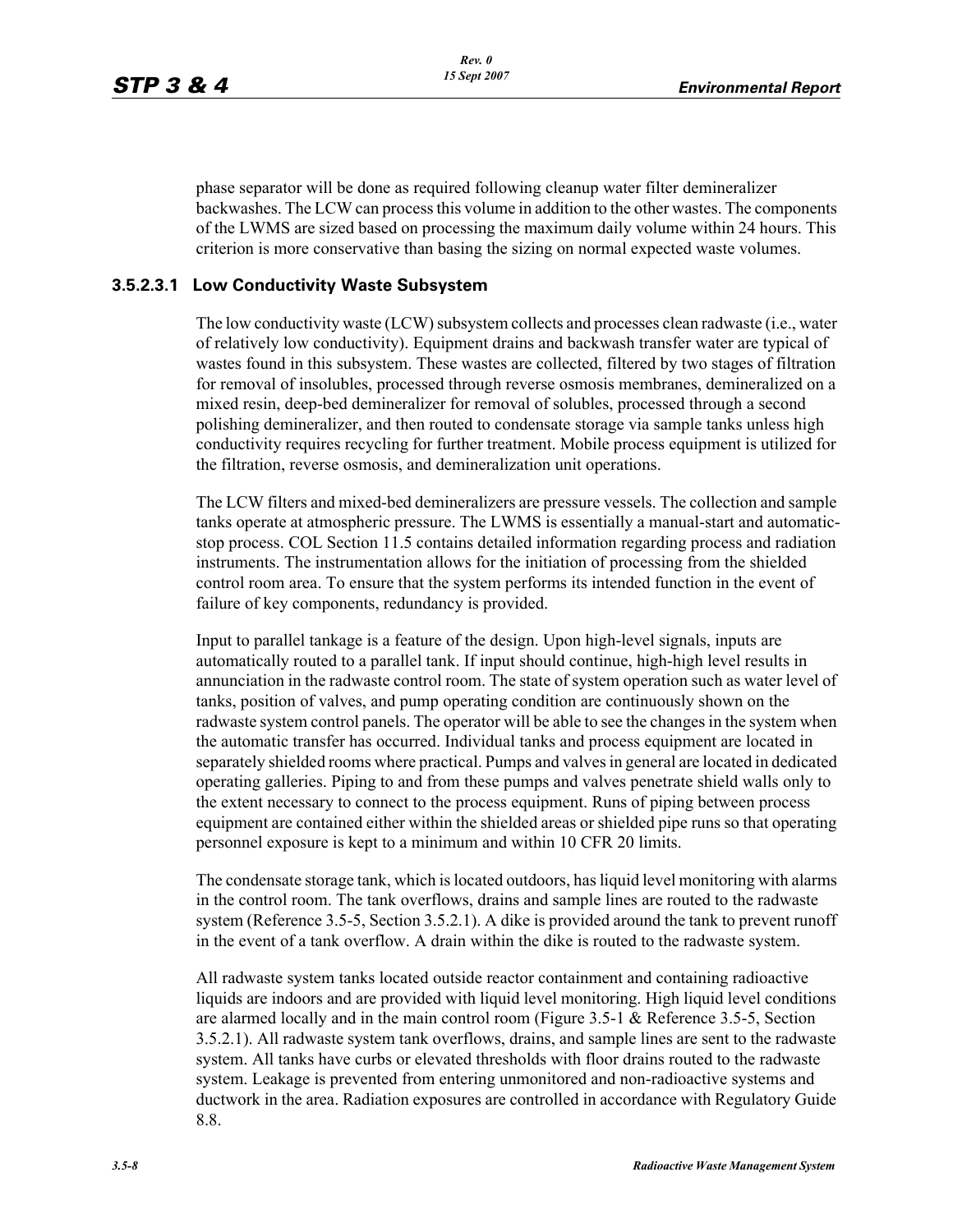### **3.5.2.3.2 High Conductivity Waste Subsystem**

The high conductivity waste (HCW) subsystem collects and processes dirty radwaste (i.e., water of relatively high conductivity and solids content). Floor drains are typical of wastes found in this subsystem. Processing is similar to that for LCW. Mobile process equipment is utilized for the filtration, reverse osmosis, and demineralization unit operations.

#### **3.5.2.3.3 Detergent Waste Subsystem**

This subsystem collects and processes detergent wastes from personnel showers and laundry operations. Normally, detergent wastes are collected in the hot shower drain receiver tank, processed through strainers to the hot shower drain sample tank, sampled, and discharged. Most laundry will be sent offsite for processing by a licensed vendor.

#### **3.5.2.3.4 Chemical Waste Subsystem**

The chemical waste collected in the chemical drain collection tank consists of laboratory wastes and decontamination solutions. After accumulating in the chemical drain collection tank, chemical drains are recirculated. A sample is taken and if discharge standards are met, the waste is discharged. Off-standard quality waste is recycled to a high conductivity waste collector tank for further processing.

#### **3.5.2.4 Estimated Releases**

The estimated annual releases of radionuclides in liquid effluents are provided in Table 3.5-1. Calculated off-site dose rates are provided in Section 5.4.

#### **3.5.2.5 Release Points**

The release pathway for liquid discharge to the environment is the discharge line from the sample tanks as indicated on the process diagram (Figure 3.5-1).

The radwaste discharges from STP 3  $\&$  4 will be to the MCR at one point, the main circulating water system outfall, similar to STP 1  $\&$  2. Radiation monitoring equipment is placed on each of the STP 3 & 4 discharge lines to measure the activity discharged and to ensure that specified limits are not exceeded. High radiation alarms are provided in the radwaste control room and the main control room. Further discussion regarding details of radiological process monitoring can be found in COLA Section 11.5. Liquid discharge to the MCR may be initiated from only one sample tank at a time, and the discharge sequence is initiated manually.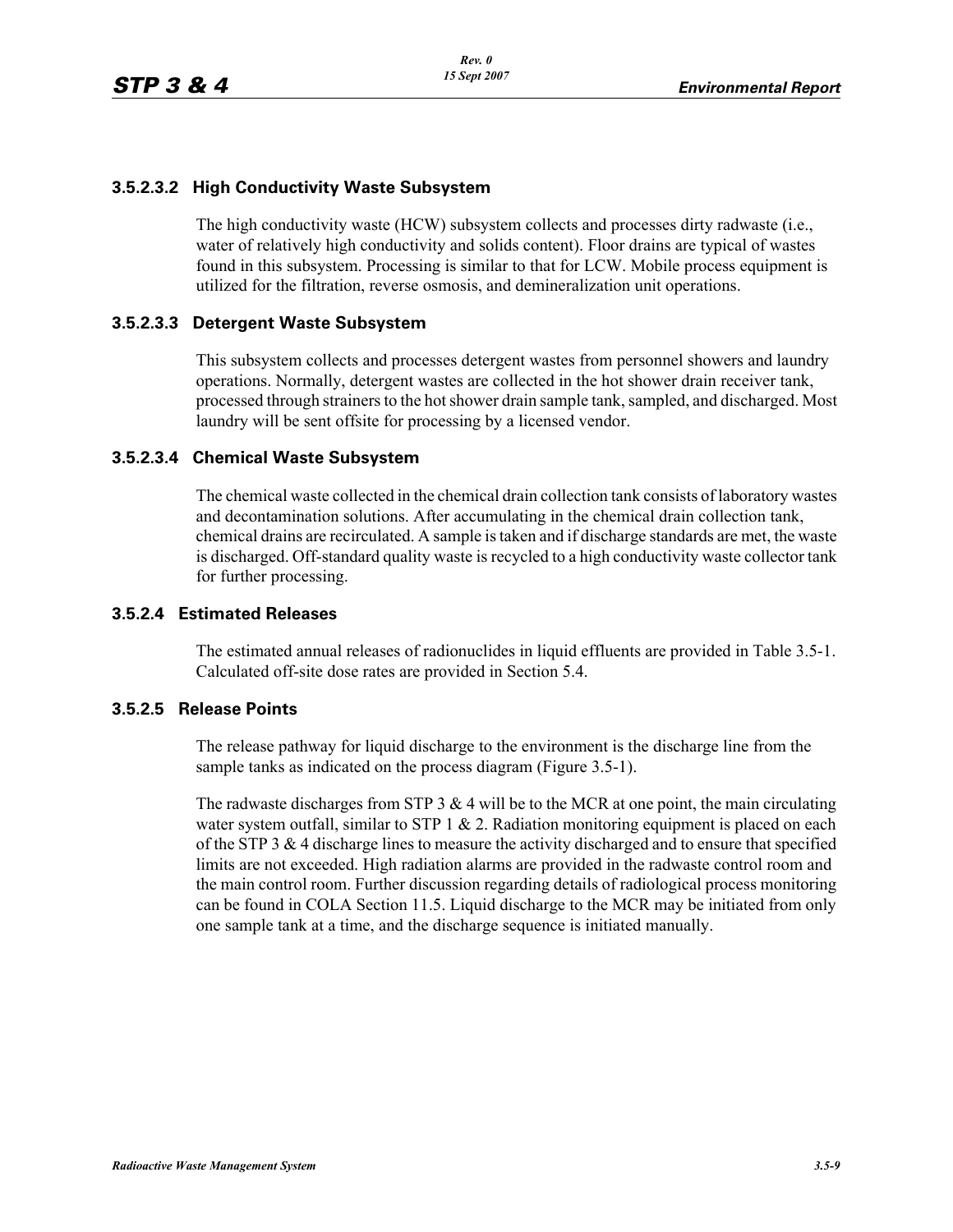### **3.5.2.6 Dilution Factors**

Dilution factors used in evaluating the release of liquid effluents are site-specific and are described in detail in FSAR Section 12.2.2.5.1. Liquid discharges are assumed to be to the MCR via the circulating water system having a flow of  $272,550$  m<sup>3</sup>/hr. Also, it is assumed that there will be a dilution factor of ten before subsequent consumption or recreational activity involving liquid effluent. (Note: The MCR, with a volume of approximately 200 million cubic meters, provides for a dilution factor much greater than the design assumption of 10.) Table 3.5-1 discharges are in compliance with 10 CFR 20 and 10 CFR 50, Appendix I.

### **3.5.2.7 Cost-Benefit Analysis for Liquid Effluent Population Doses**

Compliance with Appendix I to 10 CFR 50 numerical guidelines for offsite radiation doses as a result of liquid radioactive effluents during normal plant operations, including anticipated operational occurrences, is provided in the cost benefit analysis performed in accordance with the NEI topical report, NEI 07-11 Generic FSAR Template Guidance for Cost-Benefit Analysis for Radwaste Systems for Light-Water-Cooled Nuclear Power Reactors. The FSAR will be revised with reference to the NEI topical report when the information is available.

## **3.5.3 Gaseous Waste Management System**

Gaseous radioisotopes are produced during the normal operation of STP  $3 \& 4$ . They include gaseous fission products and gaseous isotopes formed by neutron reactions with the reactor coolant and contained gases. These gases are retained in the plant systems and removed in a controlled fashion through the gaseous waste management system.

The gaseous waste management system collects waste from multiple sources and delays their release to allow short-lived nuclides to decay. The remaining activity is released in a controlled manner to the environment through the plant stack, a monitored release point.

The objective of the gaseous waste management system (hereafter referred to as the Offgas System) is to process and control the release of gaseous radioactive effluents to the site environs so as to maintain the exposure of people in unrestricted areas to radioactive gaseous effluents ALARA (10 CFR 50, Appendix I). This will be accomplished while maintaining occupational exposure ALARA and without limiting plant operation or availability.

The Offgas System provides for holdup and decay of radioactive gases in the offgas from the main condenser air evacuation system and consists of process equipment along with monitoring instrumentation and control components. The Offgas System minimizes and controls the release of radioactive material into the atmosphere by delaying and filtering the offgas process stream containing the radioactive isotopes of krypton, xenon, iodine, nitrogen, and oxygen sufficiently to achieve adequate decay before discharge from the plant. The Offgas System design minimizes the explosion potential of the gas mixture through recombination of radiolytic hydrogen and oxygen under controlled conditions. The basic reference for the Offgas System is the DCD, Section 11.3 (Reference 3.5-5).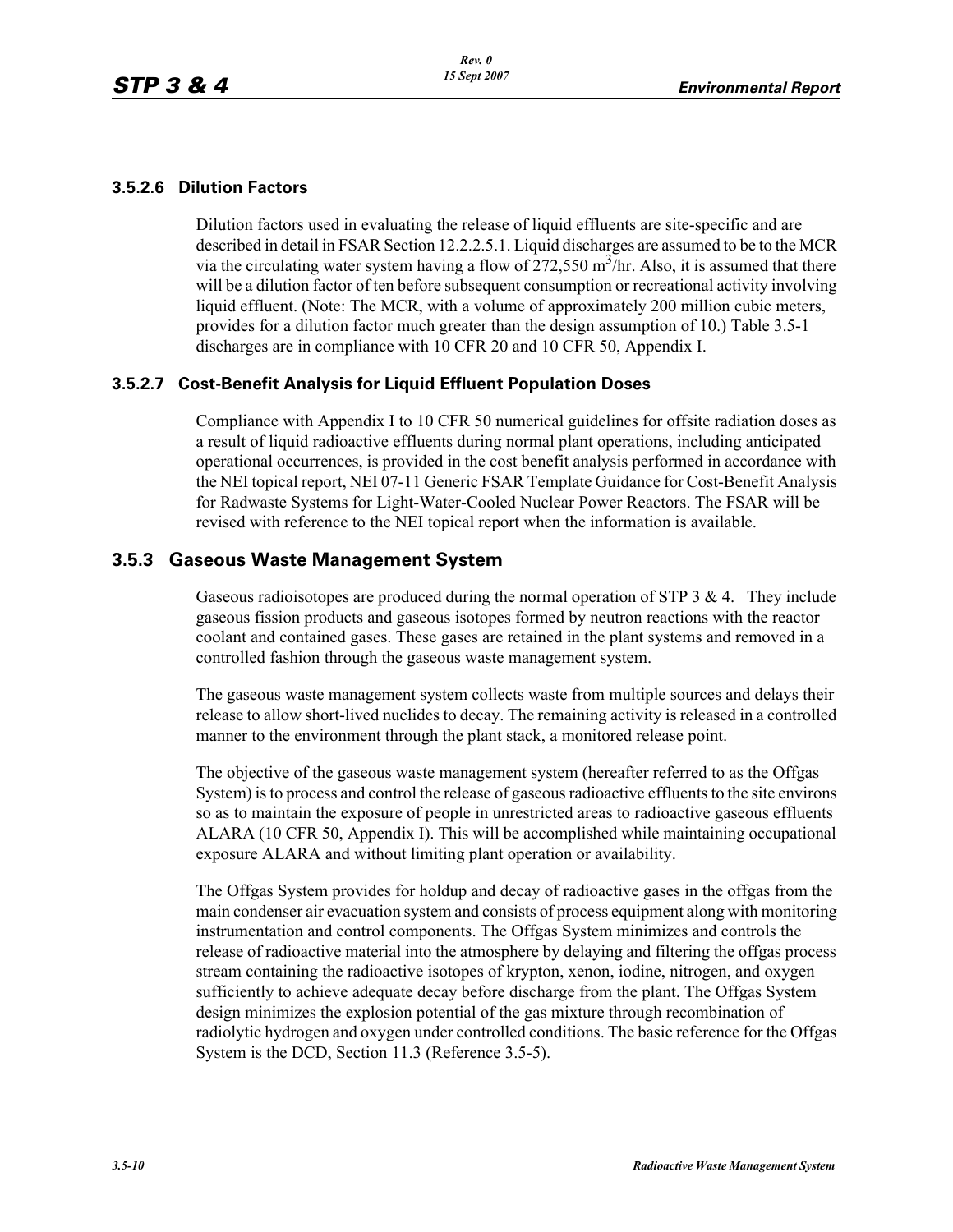### **3.5.3.1 Design Criteria**

The Offgas System is designed to limit the dose to offsite individuals from routine station releases to significantly less than the limits specified in 10 CFR 20 and to operate within the relevant limits specified in the technical specifications. As a conservative design basis for the Offgas System, an average annual noble radio gas source term (based on 30-minute decay) of 3700 MBq/s is used as discussed in Subsection 3.5.1.1.1. The system is mechanically capable of processing three times the source term without affecting delay time of the noble gases. With a main condenser air in-leakage rate of 51 standard cubic meters per hour or 30 standard cubic feet per minute (10 standard cubic feet per minute per condenser shell), this treatment system results in a delay of 46 hours for krypton and 42 days for xenon. Using the given isotopic activities at the discharge of the Offgas System, the decontamination factor for each noble gas isotope can be determined. Subsection 3.5.1 presents source terms for normal operational and anticipated occurrence releases to the primary coolant. Tables in this section, if not designated otherwise, are based on a design basis offgas release rate of 3700 MBq/s of noble gases and 25.9 MBq/s of I-131. For normal expected operation, the leak rates and doses are expected to be less than one quarter of the design basis numbers.

The average annual exposure at the site boundary during normal operation from all gaseous sources is expected to meet the dose objectives of 10 CFR 50, Appendix I. The radiation dose design basis for the treated offgas is to provide sufficient holdup until the required fraction of the radionuclides has decayed with the daughter products retained by the charcoal and the High Efficiency Particulate Air (HEPA) filter. The Offgas System equipment is selected, arranged, and shielded to maintain occupational exposure ALARA in accordance with NRC Regulatory Guide 8.8.

## **3.5.3.2 Process Description**

#### **3.5.3.2.1 Process Functions**

Major process functions of the Offgas System include:

- Dilution of air ejector offgas with steam to less than 4% hydrogen by volume.
- Recombination of radiolytic hydrogen and oxygen into water to reduce the gas volume to be treated and the explosion potential in downstream process components.
- Two-stage condensation of bulk water vapor, first using condensate and then chilled water as the coolant, reducing the gaseous waste stream temperature to 18°C or less
- Dynamic adsorption of krypton and xenon isotopes on charcoal at about 38 °C
- **Filtration of offgas**
- **Monitoring of offgas radioactivity levels and hydrogen gas concentration**
- Release of processed offgas to the atmosphere
- Discharge of liquids to the main condenser and radwaste systems.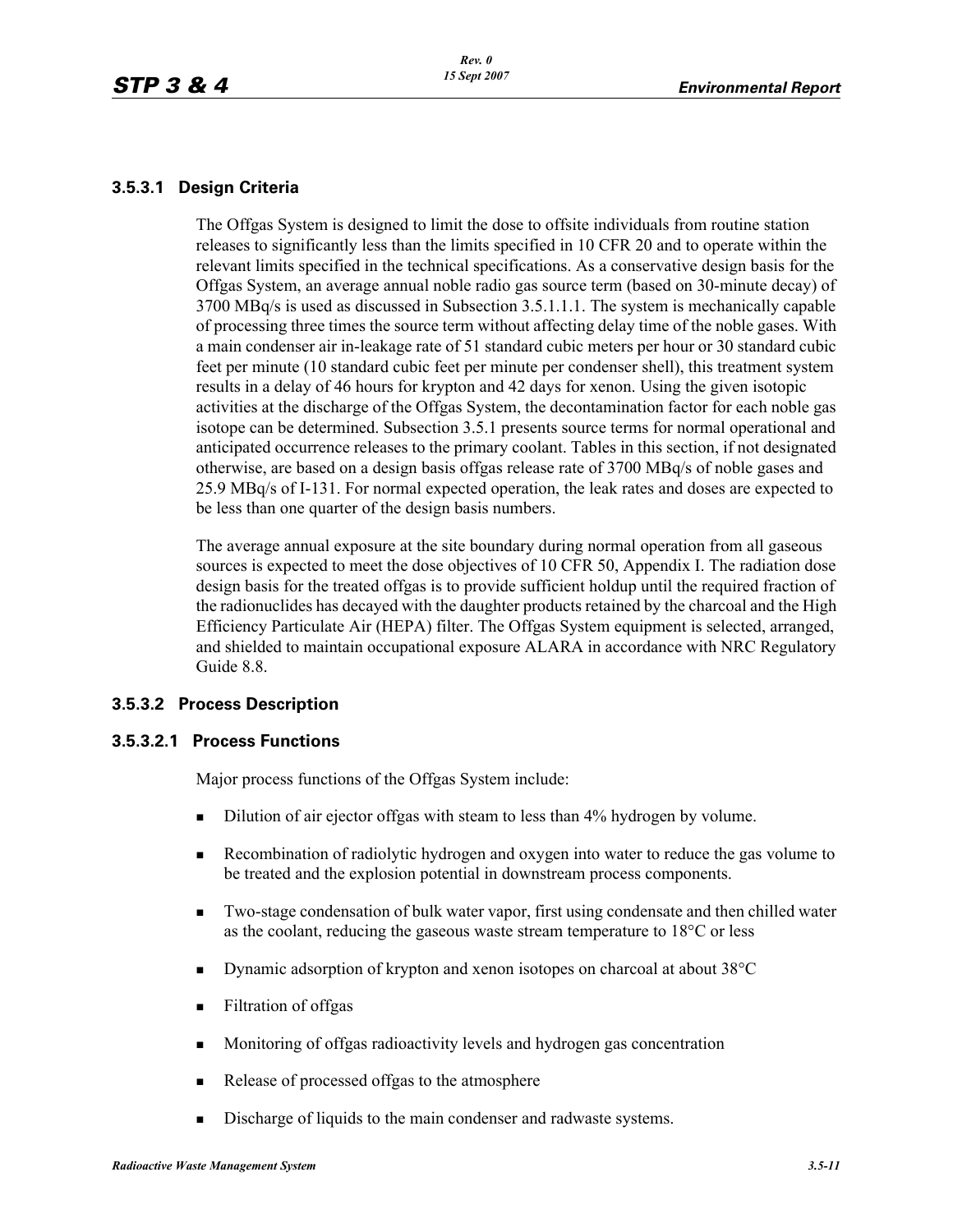Major process functions of the ventilation systems may be found in COLA FSAR Section 9.4.

#### **3.5.3.2.2 Process Equipment**

Major process equipment of the Offgas System consists of:

- **Process piping starting from the final steam dilution jets steam jet air ejector of the main** condenser evacuation system (not a part of the Offgas System)
- Integral recombiners, including a preheater section, a recombiner section, and a condenser section
- Cooler-condensers
- Activated charcoal adsorbers
- $HEPA filter$
- **Monitoring instrumentation**
- **Process instrumentation and controls**

#### **3.5.3.2.3 Process Facility**

The Offgas System process equipment is housed in a reinforced concrete structure to provide adequate shielding. Charcoal adsorbers are installed in a temperature-monitored and controlled vault. The facility is located in the Turbine Building to minimize piping. Reactor condensate is used as the coolant for the offgas condensers.

The gaseous waste stream is cooled to 18 $\degree$ C or less in the cooler condenser. Chilled water (7 $\degree$ C) is used from the HVAC Normal Cooling Water (HNCW) System. The gaseous waste stream is heated to approximately 38°C by ambient heating in the charcoal vault. Radiation shielding design provides adequate protection of instrumentation and plant personnel required to monitor and operate the system.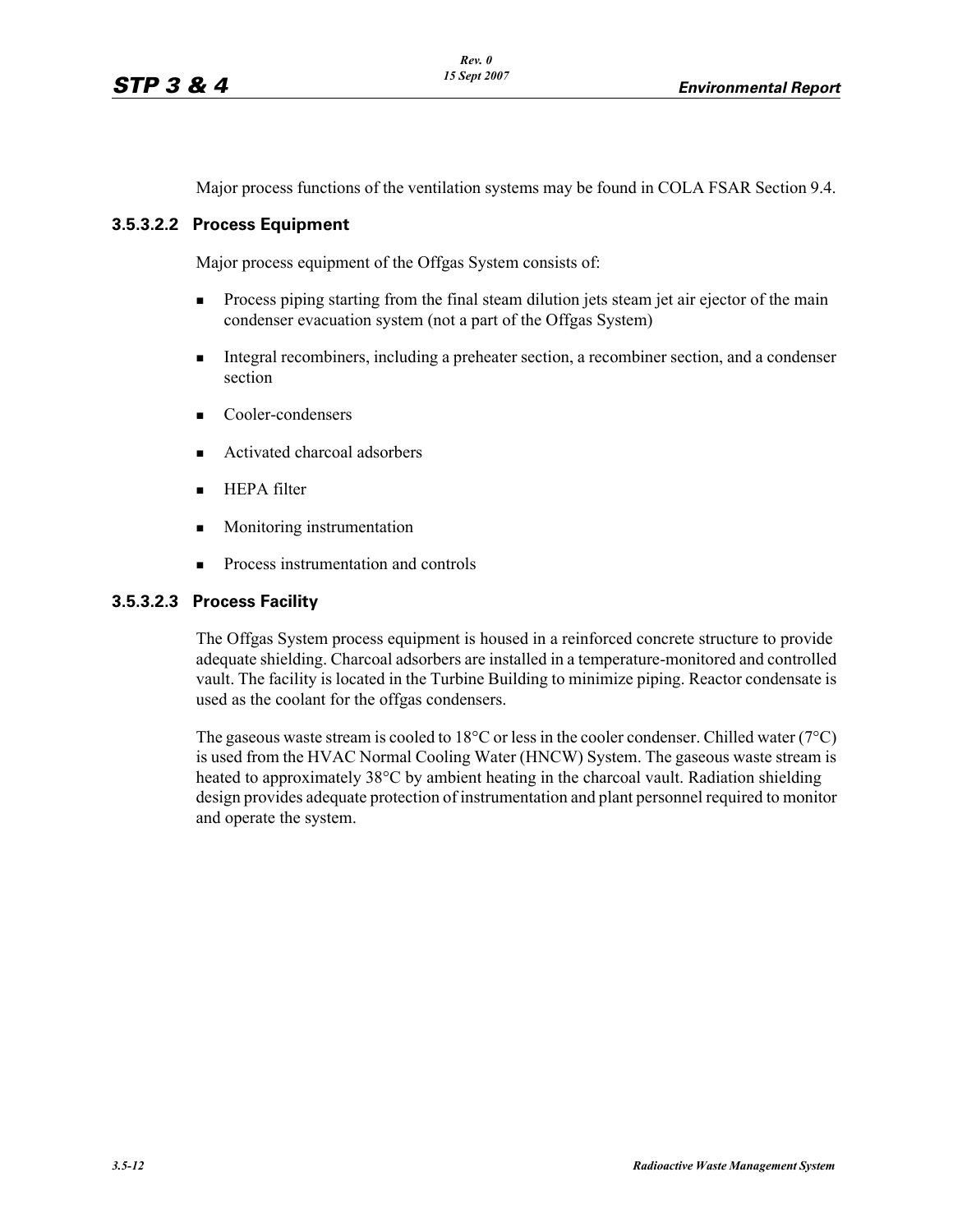## **3.5.3.3 Offgas System Description**

### **3.5.3.3.1 Main Condenser Offgas**

The significant gaseous wastes discharged to the Offgas System during normal plant operation are radiolytic hydrogen and oxygen, main condenser air inleakage, and radioactive isotopes of krypton, xenon, nitrogen and oxygen. These non-condensable gases are collected in the main condenser and discharged to the offgas system by the main condenser evacuation system.

Radioactive particles are present as a result of radioactive decay of the noble gas parents. These particulates are removed from the offgas stream by the condensation, adsorption, and filtration equipment. Therefore, effectively no radioactive particulates are released from the Offgas System to the plant stack or vent. Radioiodines (notably I-131) may be present in significant quantities in the reactor steam and to some extent carried over through the condensation stages of the Offgas System. Removal of iodine takes place in the passage of process gas through the activated charcoal adsorbers, so that essentially no iodine is released from the Offgas System to the plant stack or vent.

Releases of gaseous wastes to the atmosphere are controlled to assure the calculated dose to any person in an unrestricted area is maintained below the dose objectives of Appendix I to 10 CFR 50. Every reasonable effort has been made to keep radiation exposures and release of radioactive materials ALARA.

Calculated doses from releases from the offgas system are provided in Section 5.4.

#### **3.5.3.3.2 Process Design**

A flow diagram for the Offgas System has been included as Figure 3.5-2. DCD Section 11.3 contains a more detailed discussion of the process design, equipment components, and equipment operation.

#### **3.5.3.4 Other Radioactive Gas Sources**

Radioactive gases are present in the power plant buildings as a result of process leakage and steam discharges. The process leakage is the source of the radioactive gases in the air discharged through the ventilation system. Details regarding the design of the ventilation system are provided in COLA Section 9.4, the radiation activity levels from the ventilation systems in COLA Section 12.3, and the ventilation flow rates in COLA Section 9.4.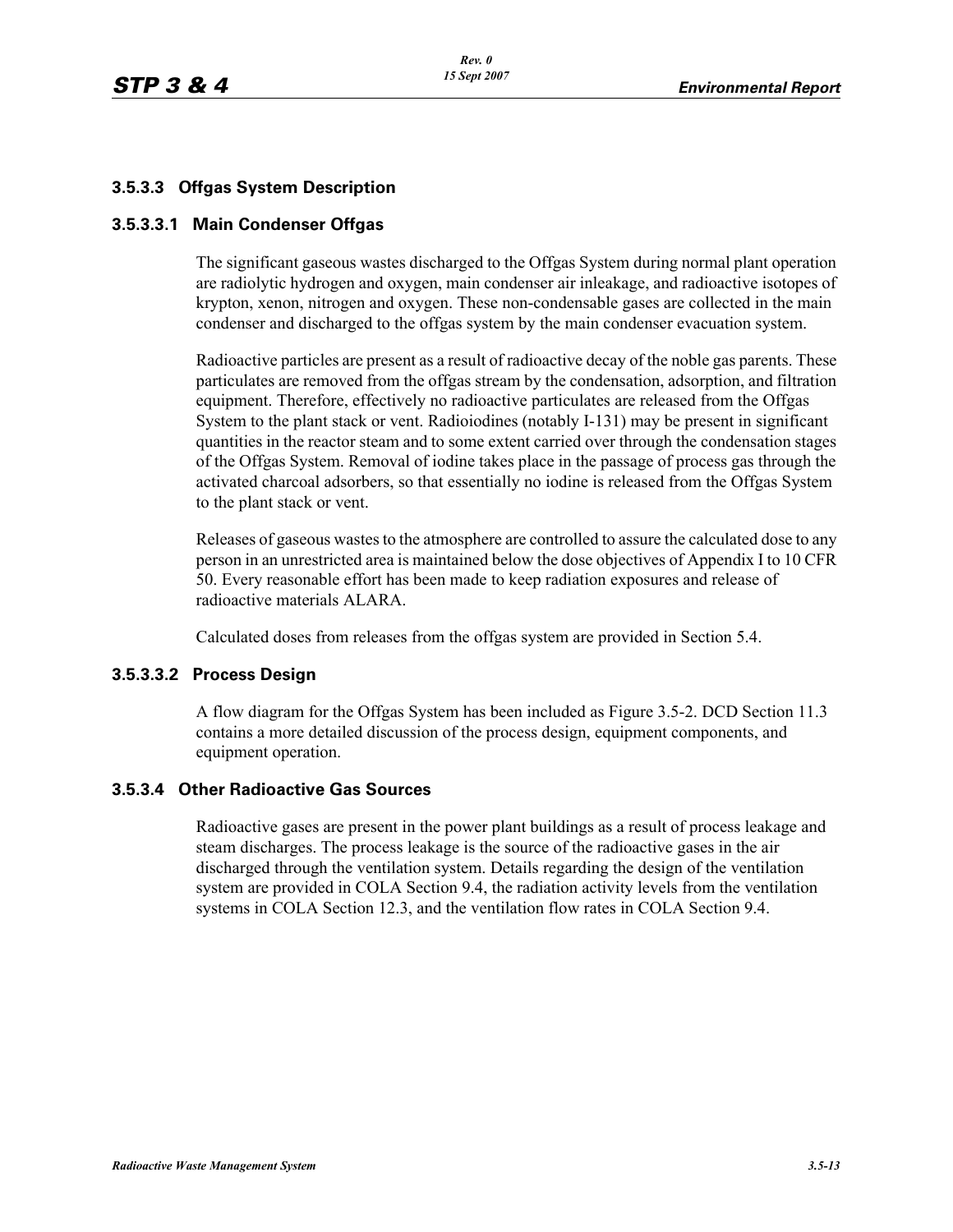## **3.5.3.5 Instrumentation and Control**

Control and monitoring of the offgas process equipment is performed both locally and remotely from the main control room. Instrument components are installed, wherever possible, in accessible areas to facilitate operation and maintenance. Only instrument sensing elements are permitted behind shield walls. The temperature of the gaseous waste stream is measured in the preheater and at various locations in the recombiner to ensure that recombination is occurring. The gaseous waste stream temperature is also measured after both the offgas condenser and the cooler condenser to ensure the stream is cooled sufficiently to remove undesired moisture. All of these temperatures are alarmed in the main control room. The flow rate of the air ejector offgases downstream of the recombiner is continuously recorded. This flow rate, in conjunction with activity concentrations in Bq/cc (becquerels per cubic centimeter), as measured by the monitor downstream of the recombiners and the monitor downstream of the charcoal adsorbers, will permit monitoring fission gases from the reactor, calculation of offgas discharge to the vent in MBq and calculation of the charcoal adsorber system performance. Activity release that would exceed the maximum permitted instantaneous value is alarmed, and causes closure of the final process gas release valve, terminating the release.

## **3.5.3.6 Radioactive Releases**

### **3.5.3.6.1 Release Points**

The primary release point for STP 3  $\&$  4 is the Reactor Building stack (one per unit). This stack serves as the release point for the Reactor Building, Turbine Building, and Radwaste Building. Other exhaust points for clean releases are the roof top vents for the Control and Service Buildings and the Service Building health physics room roof vent. The Reactor Building stack is a roof-mounted steel shell in a steel framework extending to a height of 76 meters above ground level. The closest plant buildings to the stack are the Control Building to a height of 10.7 meters and the Turbine Building to a height of 43 meters above grade.

## **3.5.3.6.2 Projected Releases**

Projected releases from the plant stack have an estimated total flow rate of at least 566,000 m<sup>3</sup>/h through the 2.4-meter diameter circular stack, which extends 76 meters above ground level. Ventilation releases are assumed to be less than 40°C. Table 3.5-2 lists expected gaseous isotopic releases from one ABWR plant.

## **3.5.3.7 Cost-Benefit Analysis for Gaseous Effluent Population Doses**

Compliance with Appendix I to 10 CFR 50 numerical guidelines for offsite radiation doses as a result of gaseous or airborne radioactive effluents during normal plant operations, including anticipated operational occurrences, is provided in the cost benefit analysis performed in accordance with the NEI topical report, NEI 07-11 Generic FSAR Template Guidance for Cost-Benefit Analysis for Radwaste Systems for Light-Water-Cooled Nuclear Power Reactors. The FSAR will be revised with reference to the NEI topical report when the information is available.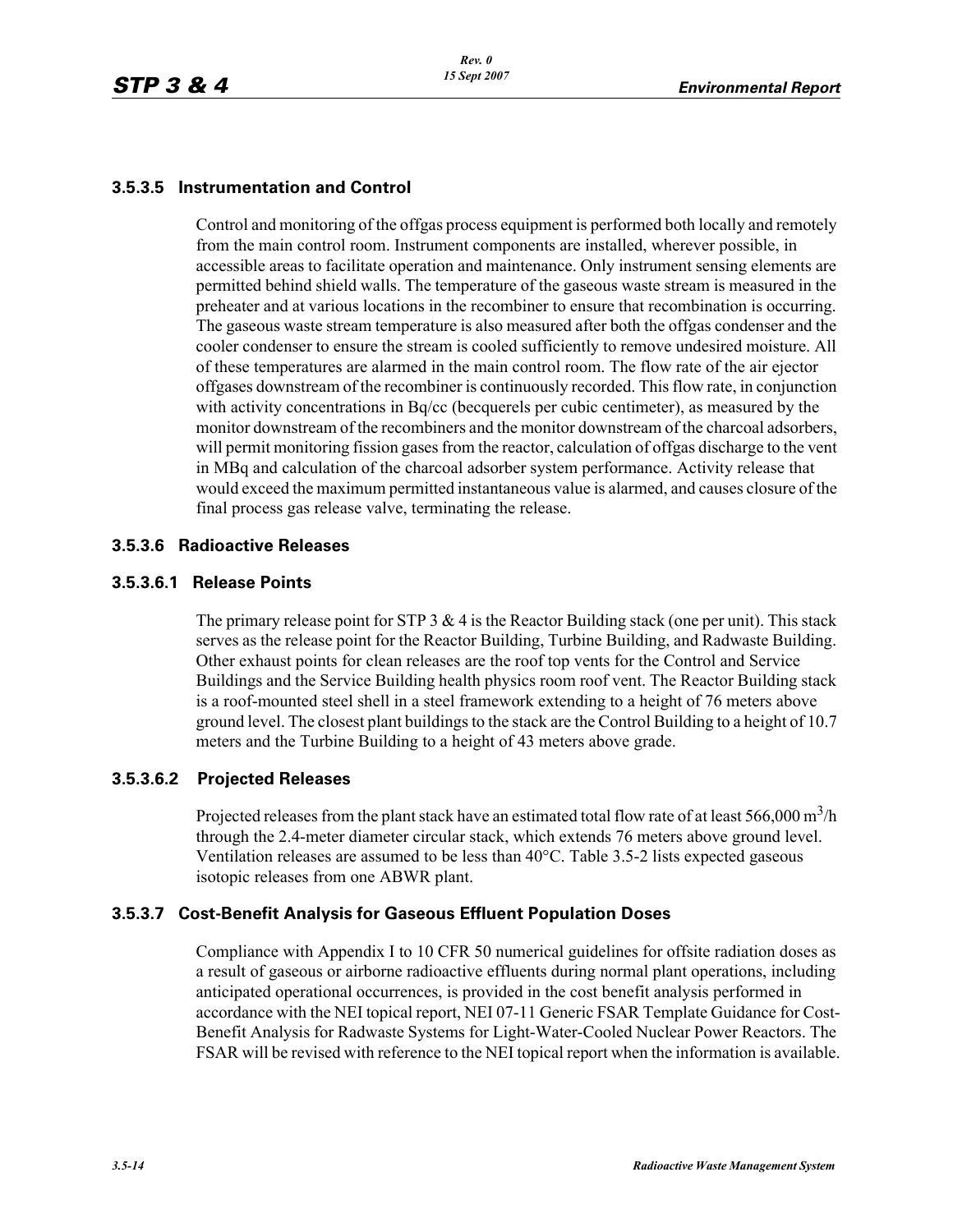## **3.5.4 Solid Waste Management System**

Solid radioactive wastes are produced by multiple methods in a nuclear power station. The waste can be either dry or wet solids, and the source can be an operational activity, maintenance, or another function.

The Solid Waste Management System (SWMS) will collect, process, and package solid radioactive wastes generated as a result of normal plant operation, including anticipated operational occurrences. The system design ensures that the solid radioactive wastes would be collected, monitored, segregated, stored, and packaged for shipment in a manner that minimizes exposure to plant personnel and the public in accordance with 10 CFR 20 and 10 CFR 50, Appendix I. The basic reference for the SWMS is the COLA, Section 11.4.

### **3.5.4.1 Design Bases**

### **3.5.4.1.1 Design Objective**

The SWMS provides the capability for processing and packaging wastes from the Cleanup Water System, the Fuel Pool Cooling and Cleanup System, the Suppression Pool Cleanup System, the Condensate Polishing System, and the Radwaste System itself. Wastes from these systems will consist of spent resin and backwash slurries.

The SWMS also provides a means of:

- Packaging dry active waste materials, such as HVAC filters and nonflammable organic materials
- **Packaging contaminated metallic materials and incompressible solid objects such as small** tools and equipment components

The SWMS is designed so that the failure or maintenance of any frequently used component does not impair system or plant operation. Storage is provided ahead of the process equipment to allow holdup for radioactive decay and as required in case of a delay in processing due to maintenance. The operating philosophy of the SWMS is manual start and automatic stop with all functions interlocked to provide a fail-safe mode of SWMS operation.

#### **3.5.4.1.2 Design Criteria**

Collection, processing, packaging, and storage of radioactive wastes will be performed to maintain any potential radiation exposure to plant personnel ALARA in accordance with Regulatory Guide 8.8 (Reference 3.5-6) and within the limits of 10 CFR 20. Table 3.5-9 summarizes the radiological activities in the solid waste, based on the sources of waste. Processing of wastes will be done to meet 10 CFR 61 criteria for wastes being shipped to burial, or for wastes being sent to a processor, the waste acceptance criteria of the waste processor. Packaged wastes will be shipped in conformance with the requirements in 49 CFR 173, Subpart I. Sufficient onsite storage is provided to hold at least six months production of radwaste.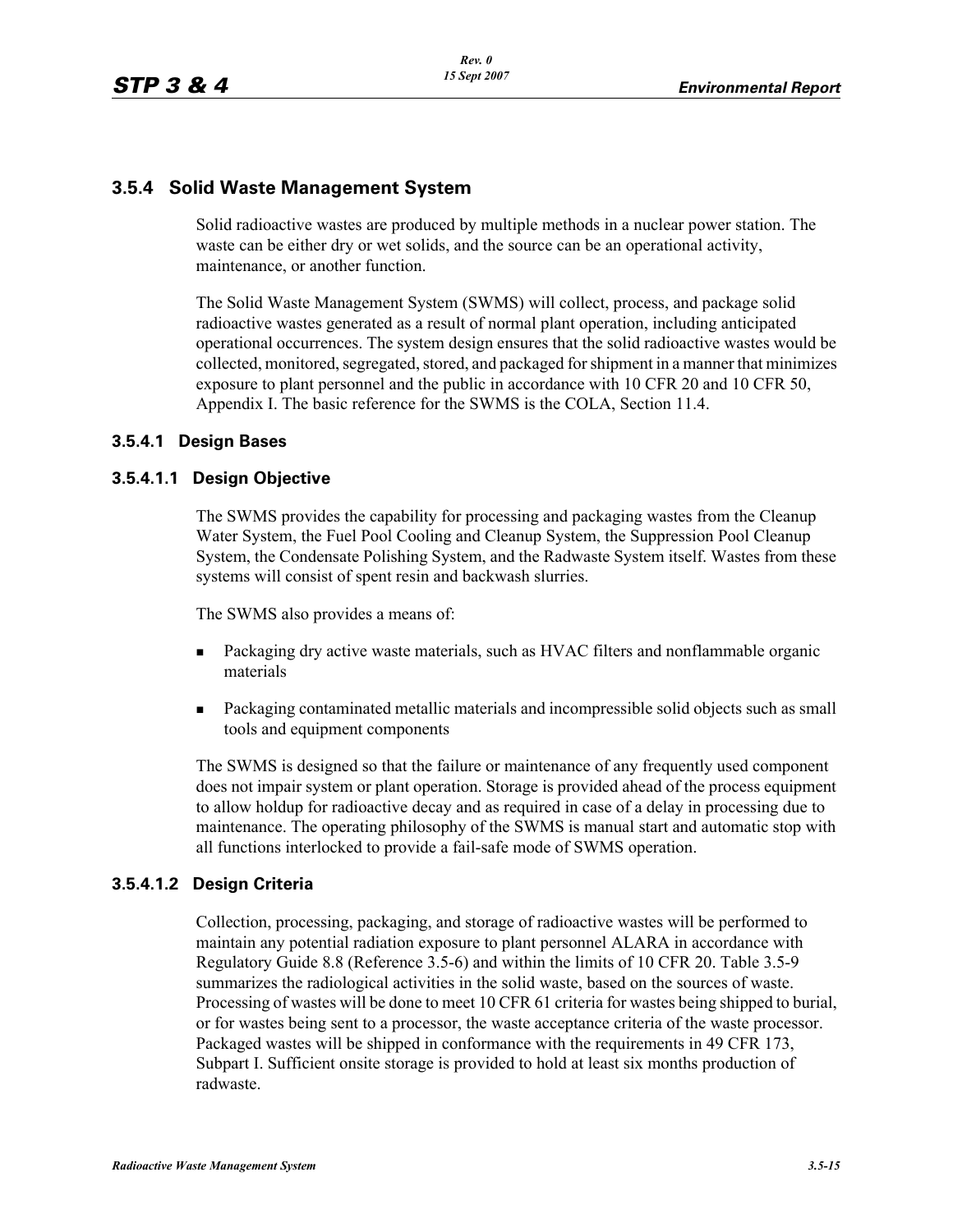The radiation levels of wet solid waste being added to shipping containers are measured to prevent the container from exceeding acceptable radiation levels.

### **3.5.4.2 System Description**

#### **3.5.4.2.1 General Description**

The process diagram for the solid radwaste system is shown on Figure 3.5-1. The major SWMS equipment consists of the following:

- Backwash receiving tanks and forwarding pumps
- Spent resin tanks and phase separators
- Decant pumps and transfer pumps
- High integrity container (HIC) dewatering and drying equipment
- Connections and auxiliaries for mobile systems

The following design features are incorporated into the SWMS:

- All components and piping which contain slurries have flushing connections.
- I All tanks and equipment that use compressed gases for transport or drying of resins or filter sludges are vented to the plant ventilation exhaust system. The vents are designed to prevent liquids and solids from entering the plant ventilation system.

## **3.5.4.2.2 General Requirements**

The SWMS processes both wet and dry solid wastes in compliance with:

- The releases of radioactive materials to an unrestricted area are within the concentration limits of 10 CFR 20, Appendix B, Table II. All solid wastes are monitored for radiation before either processing or disposal as nonradioactive waste. It is expected that some dry solid waste will be disposable as nonradioactive. All liquids and gases from solid waste processing are treated by the liquid waste management system or by the Radwaste Building ventilation system.
- The SWMS has sufficient storage of both unprocessed and processed wastes to deal with both normal and anticipated operational occurrences. These storage facilities have been designed with adequate shielding to protect the operators from excessive radiation. Wastes will be processed separately by type and source.
- The SWMS is designed in accordance with Regulatory Guide 1.143.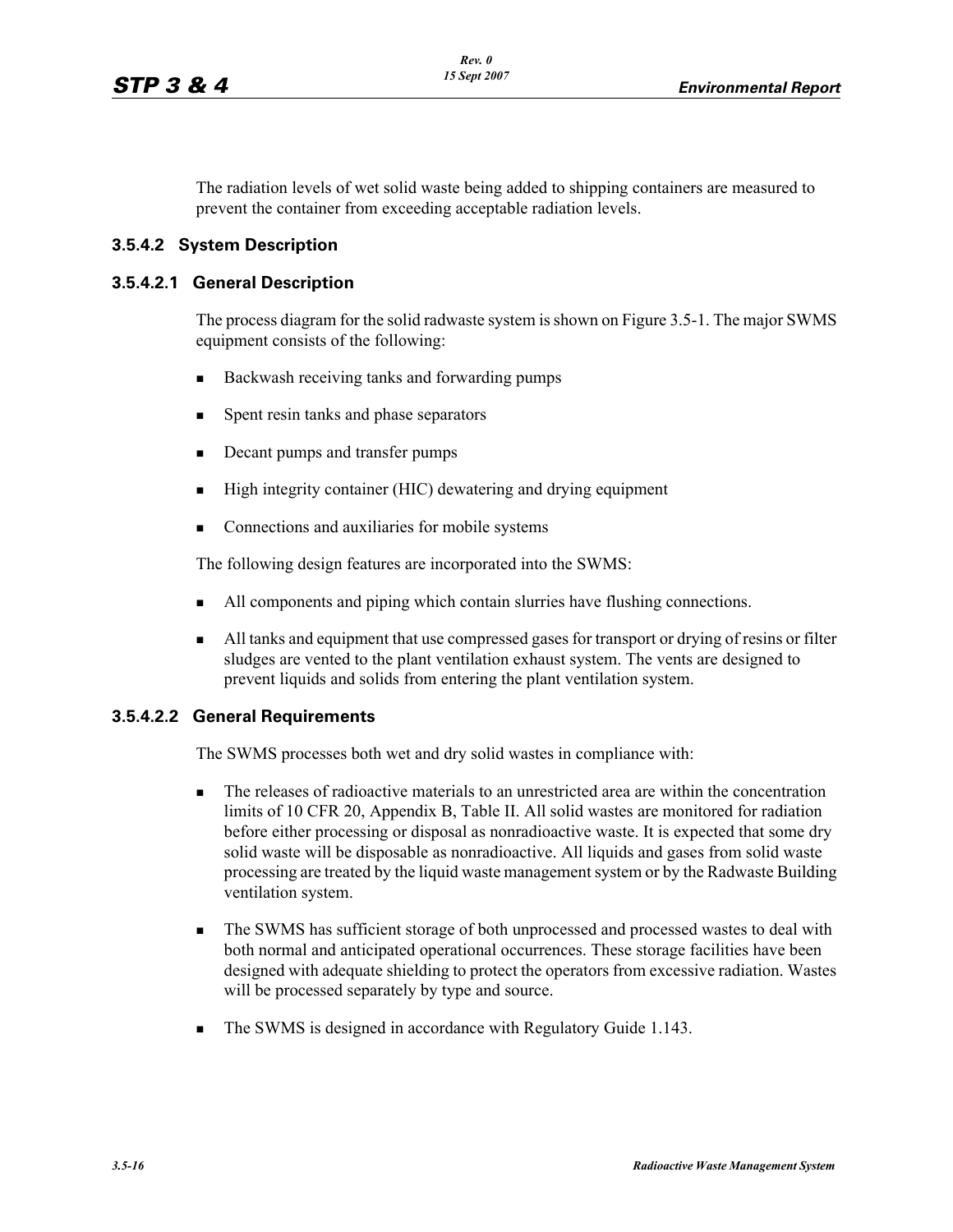## **3.5.4.2.3 Spent Resins and Sludges**

Wet solid wastes are spent resins and sludges from powdered resins and filter backwashing. The spent resins and sludges are sent to vendor-supplied mobile dewatering systems. See Table 3.5- 11 for "Expected Waste Volumes Generated Annually by Each 'Wet' Solid Waste Source and Tank Capacities" (For one ABWR).

### **3.5.4.2.4 Dry Active Waste**

Dry active waste is loaded on marine containers or into shielded containers as required to meet shipping limitations. Estimated volumes of dry active waste generated annually are provided in Table 3.5-10.

### **3.5.4.2.5 Environmental and Exposure Control**

Solid radwaste processing equipment will be designed in accordance with Regulatory Guide 1.143 to minimize the spread of contamination and maintain operator dose rates ALARA.

### **3.5.4.2.6 Malfunction Analysis**

The process system is protected from overfilling the waste container by a high-level trip that closes the waste container fill valve and a camera that enables the operator to view the level of waste in the container and take action as required.

#### **3.5.4.2.7 Shipment**

Containers normally can be shipped after processing, provided the proper shielding is available, without exceeding U.S. Department of Transportation radiation limits. If 49 CFR 173 dose limitations cannot be met, the containers are temporarily stored until the appropriate shielding is available.

Normally, high-integrity containers will be shipped after they are filled. While awaiting shipment, the high-integrity containers are temporarily stored with shielding in an appropriate storage location. A barrier to restrict access will be placed around the shielding. The radiation dose rate at the barrier shall be 50 μGy/hr (micrograys per hour) or less. Storage contingencies in the event that an off-site waste disposal facility becomes unavailable are discussed in Section 4.5. There is space for either box containers or high integrity containers in the solid waste storage area in the radwaste building. Low activity waste collected in buildings outside of the radwaste building will be temporarily stored locally until transferred to the radwaste building for storage/shipment. Uncontaminated shipping containers and vehicles may be stored outside. The annual volumes of solid radwaste to be shipped offsite are estimated in Table 3.5-12 (for one ABWR).

The packaged waste is stored until it is shipped offsite to a licensed radwaste processing facility or burial site. Onsite processing of the waste is in accordance with the existing STP Process Control Program (PCP) to meet transportation and radwaste processing facility or burial site waste acceptance requirements. The existing STP PCP will be modified as required to ensure it addresses the STP 3 & 4 waste streams. Packaging of waste for offsite shipment complies with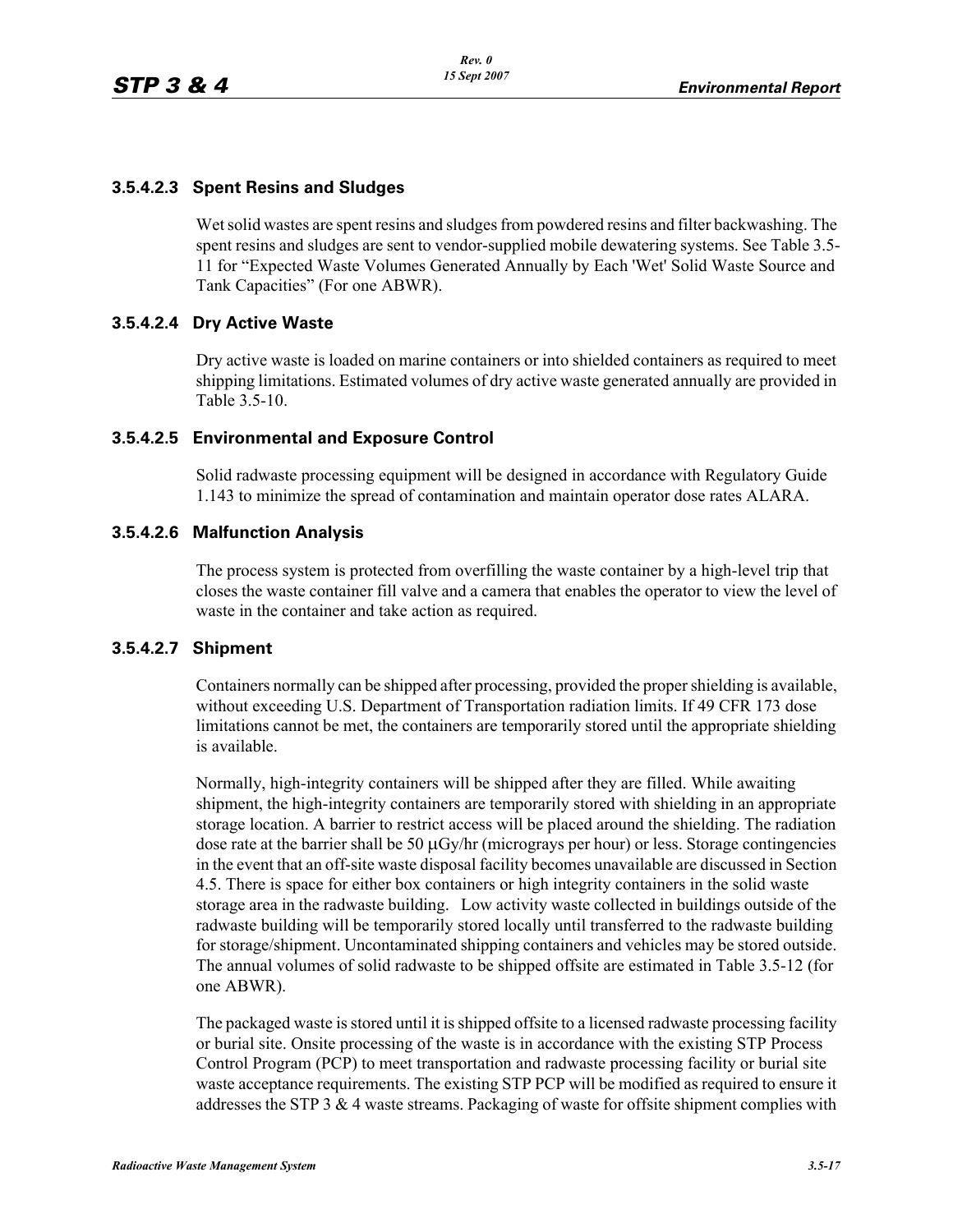applicable Department of Transportation and NRC regulations that specify requirements for shipment of radioactive material, including 49 CFR 172, 173 and 178, and 10 CFR 71.

### **3.5.4.3 References**

- 3.5-1 American National Standard Radioactive Source Term for Normal Operation of Light Water Reactors, ANSI/ANS-18.1.
- 3.5-2 Skarpelos, J.M. and R.S. Gilbert, Technical Derivation of BWR 1971 Design Basis Radioactive Material Source Terms, March 1973 (NEDO-10871).
- 3.5-3 Calculation of Releases of Radioactive Materials in Gaseous and Liquid Effluents from Boiling Water Reactors, NUREG-0016, Revision 1, January 1979.
- 3.5-4 Marrero, T.R., Airborne Releases From BWRs for Environmental Impact Evaluations, March 1976 (NEDO-21159).
- 3.5-5 ABWR Design Control Document, Tier 2 Manual, General Electric, Revision 4, March 1997.
- 3.5-6 Information Relevant to Ensuring that Occupational Radiation Exposures at Nuclear Power Stations Will Be as Low as is Reasonably Achievable, Regulatory Guide 8.8, June 1978, U.S. Nuclear Regulatory Commission, 1978.
- 3.5-7 Design Guidance for Radioactive Waste Management Systems, Structures, and Components Installed in Light-Water-Cooled Nuclear Power Plants, Regulatory Guide 1.143., Rev. 2 November 2001.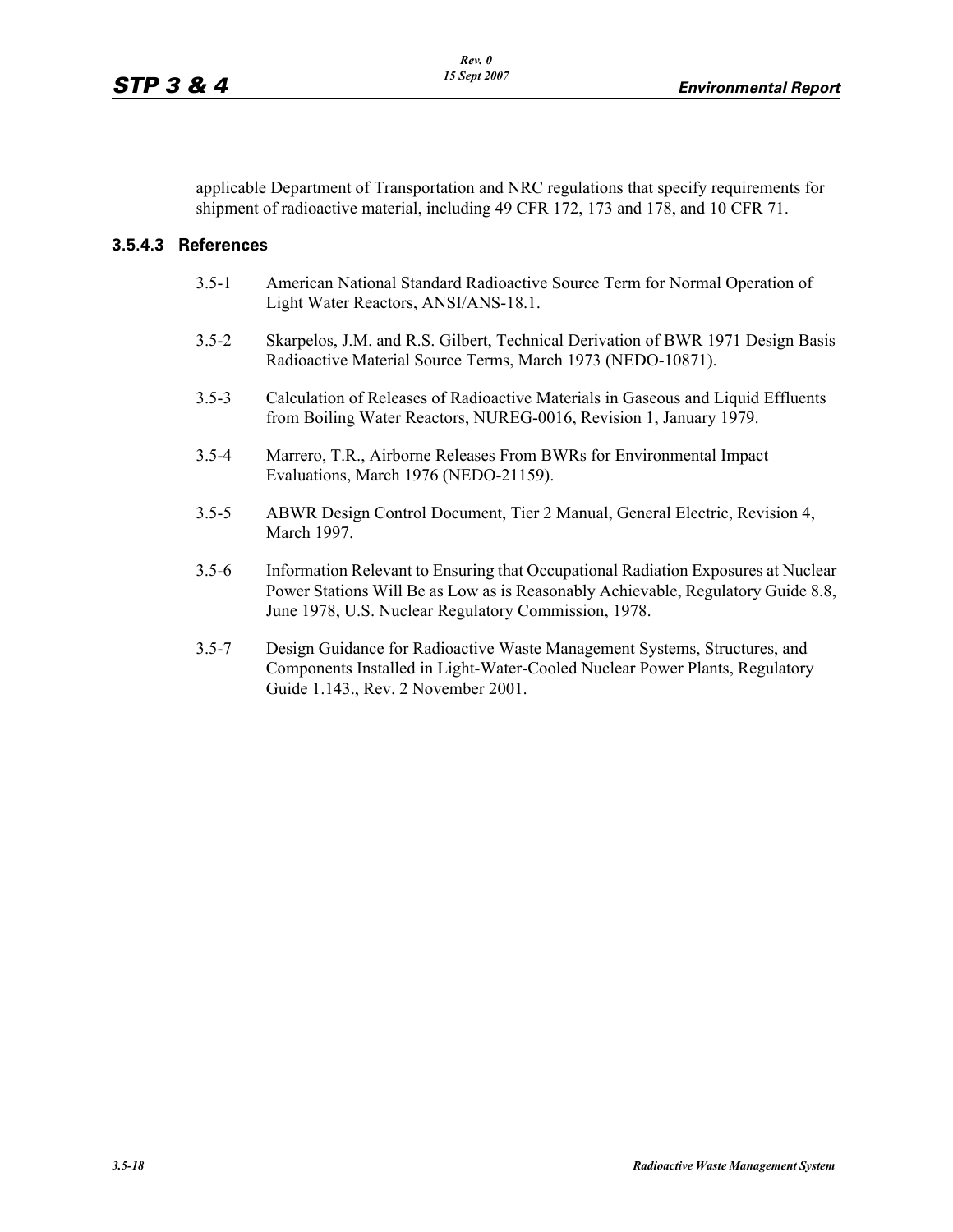| <b>Radionuclide</b> | <b>Annual Average</b><br><b>Liquid Releases</b><br>(MBq/yr) |
|---------------------|-------------------------------------------------------------|
| $I-131$             | 3.35E+02                                                    |
| $I-132$             | 7.15E+01                                                    |
| $I-133$             | 1.38E+03                                                    |
| $I - 134$           | 4.22E+00                                                    |
| $I-135$             | 4.03E+02                                                    |
| $H-3$               | 2.96E+05                                                    |
| $C-14$              | $0.00E + 00$                                                |
| Na-24               | 1.87E+02                                                    |
| $P-32$              | 2.10E+01                                                    |
| $Cr-51$             | 6.30E+02                                                    |
| Mn-54               | 1.47E+02                                                    |
| Mn-56               | 7.55E+01                                                    |
| $Co-56$             | $0.00E + 00$                                                |
| Co-57               | $0.00E + 00$                                                |
| Co-58               | 3.10E+02                                                    |
| $Co-60$             | 5.69E+02                                                    |
| Fe-55               | 3.50E+02                                                    |
| Fe-59               | 8.24E+01                                                    |
| Ni-63               | 6.29E+01                                                    |
| Cu-64               | 4.67E+02                                                    |
| Zn-65               | 1.63E+01                                                    |
| <b>Rb-89</b>        | $0.00E + 00$                                                |
| Sr-89               | 1.16E+01                                                    |
| Sr-90               | 9.92E-01                                                    |
| $Y-90$              | $0.00E + 00$                                                |
| Sr-91               | 4.64E+01                                                    |
| $Y-91$              | 8.70E+00                                                    |
| Sr-92               | 1.64E+01                                                    |

# **Table 3.5-1 Annual Average Liquid Releases**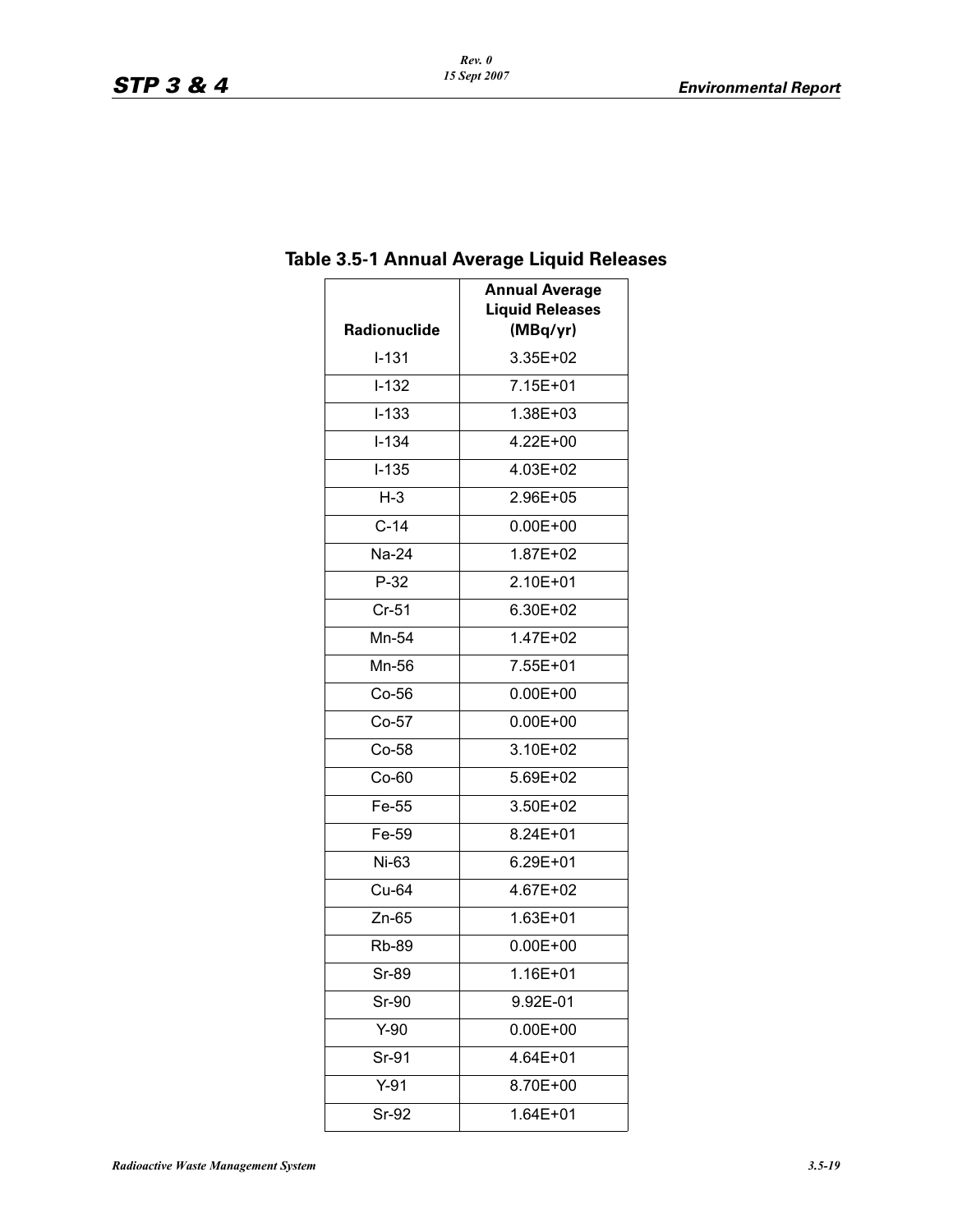| <b>Radionuclide</b> | <b>Annual Average</b><br><b>Liquid Releases</b><br>(MBq/yr) |
|---------------------|-------------------------------------------------------------|
| Y-92                | $6.27E + 01$                                                |
| $Y-93$              | $5.05E + 01$                                                |
| $Zr-95$             | 4.10E+01                                                    |
| <b>Nb-95</b>        | 1.16E+01                                                    |
| Mo-99               | $9.66E + 01$                                                |
| Tc-99m              | 2.10E+02                                                    |
| Ru-103              | $1.21E + 01$                                                |
| Rh-103m             | $0.00E + 00$                                                |
| Ru-106              | 3.29E+02                                                    |
| Rh-106              | $0.00E + 00$                                                |
| Ag-110m             | 4.44E+01                                                    |
| Sb-124              | $0.00E + 00$                                                |
| Te-129m             | $3.12E + 00$                                                |
| Te-131m             | 3.10E+00                                                    |
| Te-132              | 5.00E-01                                                    |
| Cs-134              | 4.18E+02                                                    |
| Cs-136              | 2.78E+01                                                    |
| Cs-137              | $6.57E + 02$                                                |
| Cs-138              | 2.96E-02                                                    |
| Ba-140              | $6.23E + 01$                                                |
| La-140              | $0.00E + 00$                                                |
| Ce-141              | 1.10E+01                                                    |
| Ce-144              | 1.44E+02                                                    |
| Pr-143              | 3.00E+00                                                    |
| Nd-147              | 7.40E-02                                                    |
| W-187               | 8.24E+00                                                    |
| Np-239              | 3.51E+02                                                    |
|                     |                                                             |

# **Table 3.5-1 Annual Average Liquid Releases (Continued)**

(FSAR Section 12.2, Table 12.2-22)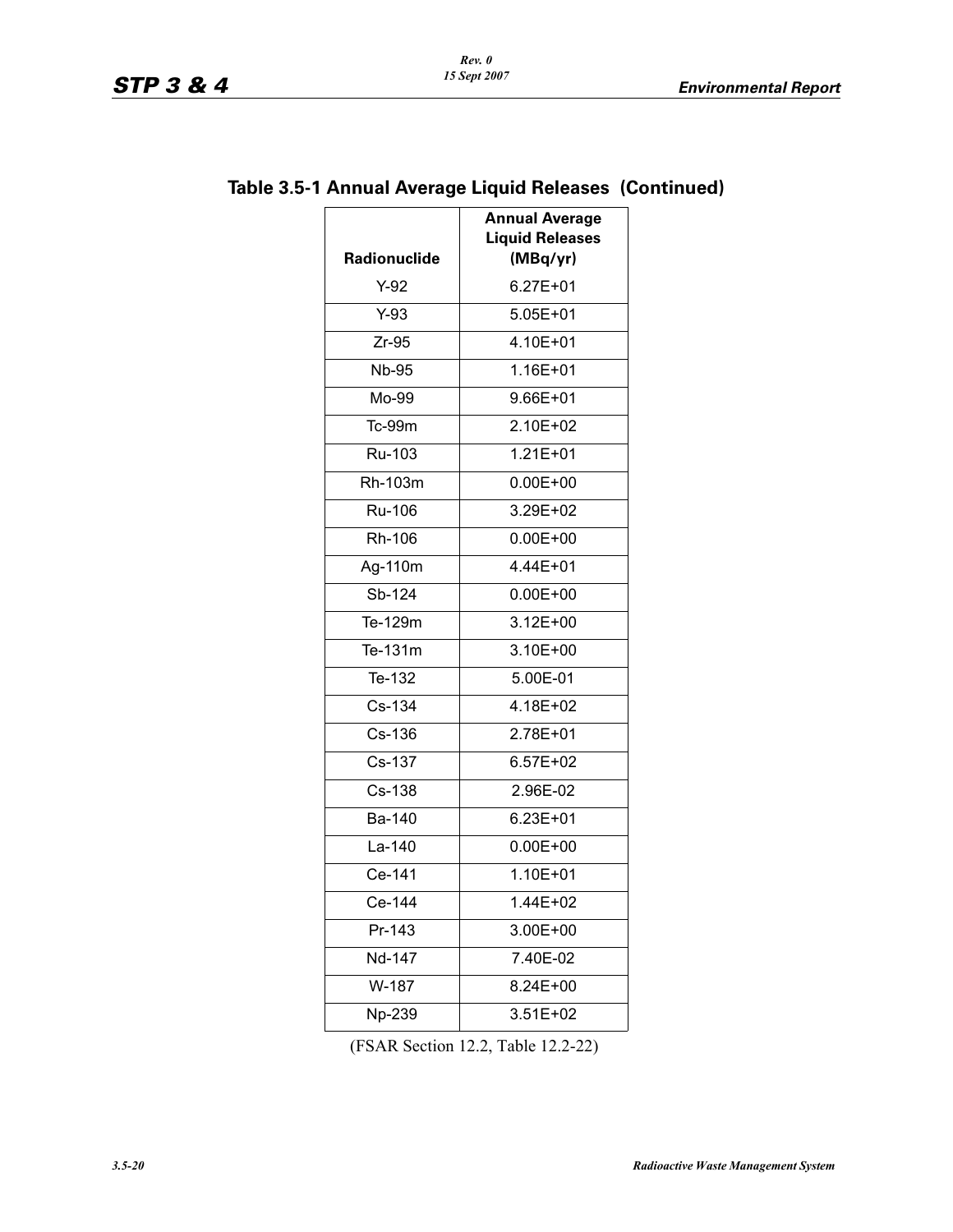|                     | <b>Annual Average</b>   |
|---------------------|-------------------------|
|                     | <b>Gaseous Releases</b> |
| <b>Radionuclide</b> | (MBq/yr)                |
| $Kr-83m$            | $3.1E + 01$             |
| $Kr-85m$            | $7.8E + 05$             |
| $Kr-85$             | $2.1E + 07$             |
| $Kr-87$             | $9.3E + 0.5$            |
| $Kr-88$             | $1.4E + 06$             |
| Kr-89               | 8.9E+06                 |
| $Kr-90$             | $1.2E + 01$             |
| Xe-131m             | $1.9E + 06$             |
| Xe-133m             | $3.2E + 03$             |
| Xe-133              | 8.9E+07                 |
| Xe-135m             | $1.5E + 07$             |
| Xe-135              | $1.7E + 07$             |
| Xe-137              | $1.9E + 07$             |
| Xe-138              | $1.6E + 07$             |
| Xe-139              | $1.5E + 01$             |
| $I-131$             | $9.6E + 03$             |
| $I-132$             | $8.1E + 04$             |
| $I-133$             | $6.3E + 04$             |
| $I-134$             | $1.4E + 05$             |
| $I-135$             | 8.9E+04                 |
| $H-3$               | $2.7E + 06$             |
| $C-14$              | $3.4E + 05$             |
| $Na-24$             | $1.5E + 02$             |
| $P-32$              | 3.4E+01                 |
| $Ar-41$             | $2.5E + 05$             |
| $Cr-51$             | $1.3E + 03$             |
| Mn-54               | $2.0E + 02$             |
| Mn-56               | $1.3E + 02$             |
| $Fe-55$             | $2.4E + 02$             |
| $Fe-59$             | $3.0E + 01$             |
| $Co-58$             | 8.9E+01                 |
| $Co-60$             | $4.8E + 02$             |
| $Ni-63$             | $2.4E - 01$             |
| $Cu-64$             | $3.7E + 02$             |
| $Zn-65$             | 4.1E+02                 |
| Rb-89               | $1.6E + 00$             |
| $Sr-89$             | $2.1E + 02$             |
| $Sr-90$             | $2.6E + 00$             |
| $Y-90$              | $1.7E + 00$             |
| $Sr-91$             | $3.7E + 01$             |
| $Sr-92$             | 2.9E+01                 |
| $Y-91$              | 8.9E+00                 |
| $Y-92$              | $2.3E + 01$             |

# **Table 3.5-2 Annual Average Gaseous Releases**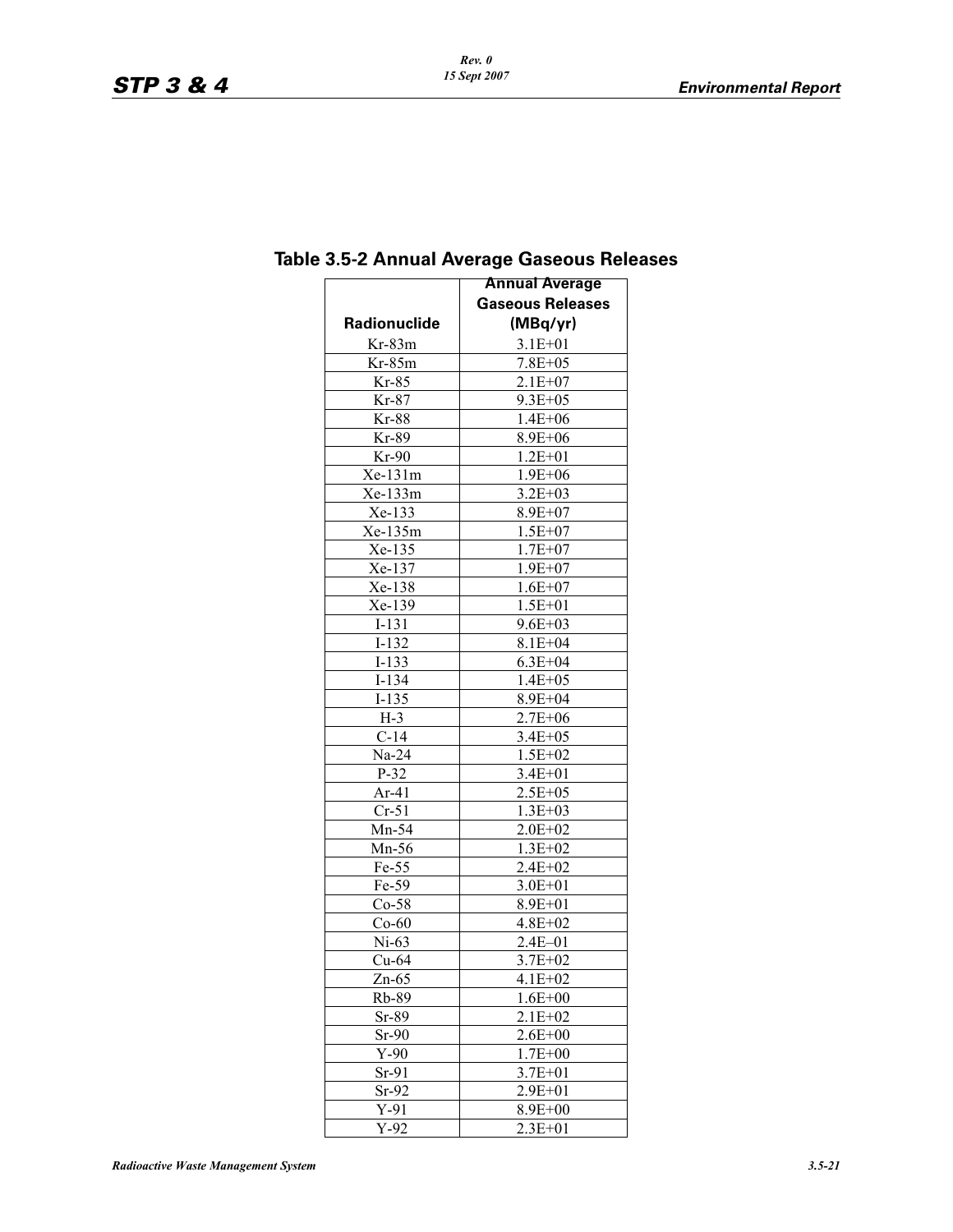|                     | <b>Annual Average</b>   |
|---------------------|-------------------------|
|                     | <b>Gaseous Releases</b> |
| <b>Radionuclide</b> | (MBq/yr)                |
| $Y-93$              | $4.1E + 01$             |
| Zr-95               | 5.9E+01                 |
| $Nb-95$             | $3.1E + 02$             |
| $Mo-99$             | $2.2E + 03$             |
| $Tc-99m$            | $1.1E + 01$             |
| $Ru-103$            | $1.3E + 02$             |
| Rh-103m             | $4.1E + 00$             |
| Ru-106              | $7.0E - 01$             |
| $Rh-106$            | $7.0E - 01$             |
| $Ag-110m$           | $7.4E - 02$             |
| $Sb-124$            | $6.7E + 00$             |
| Te-129m             | $8.1E + 00$             |
| $Te-131m$           | $2.8E + 00$             |
| $Te-132$            | $7.0E - 01$             |
| $Cs-134$            | $2.3E+02$               |
| $Cs-136$            | $2.2E + 01$             |
| $Cs-137$            | $3.5E + 02$             |
| $Cs-138$            | $6.3E + 00$             |
| Ba-140              | $1.0E + 03$             |
| $La-140$            | $6.7E + 01$             |
| $Ce-141$            | $3.4E + 02$             |
| Ce-144              | $7.0E - 01$             |
| $Pr-144$            | $7.0E - 01$             |
| W-187               | $7.0E + 00$             |
| $Np-239$            | $4.4E+02$               |

# **Table 3.5-2 Annual Average Gaseous Releases (Continued)**

(FSAR Section 12.2, Table 12.2-20)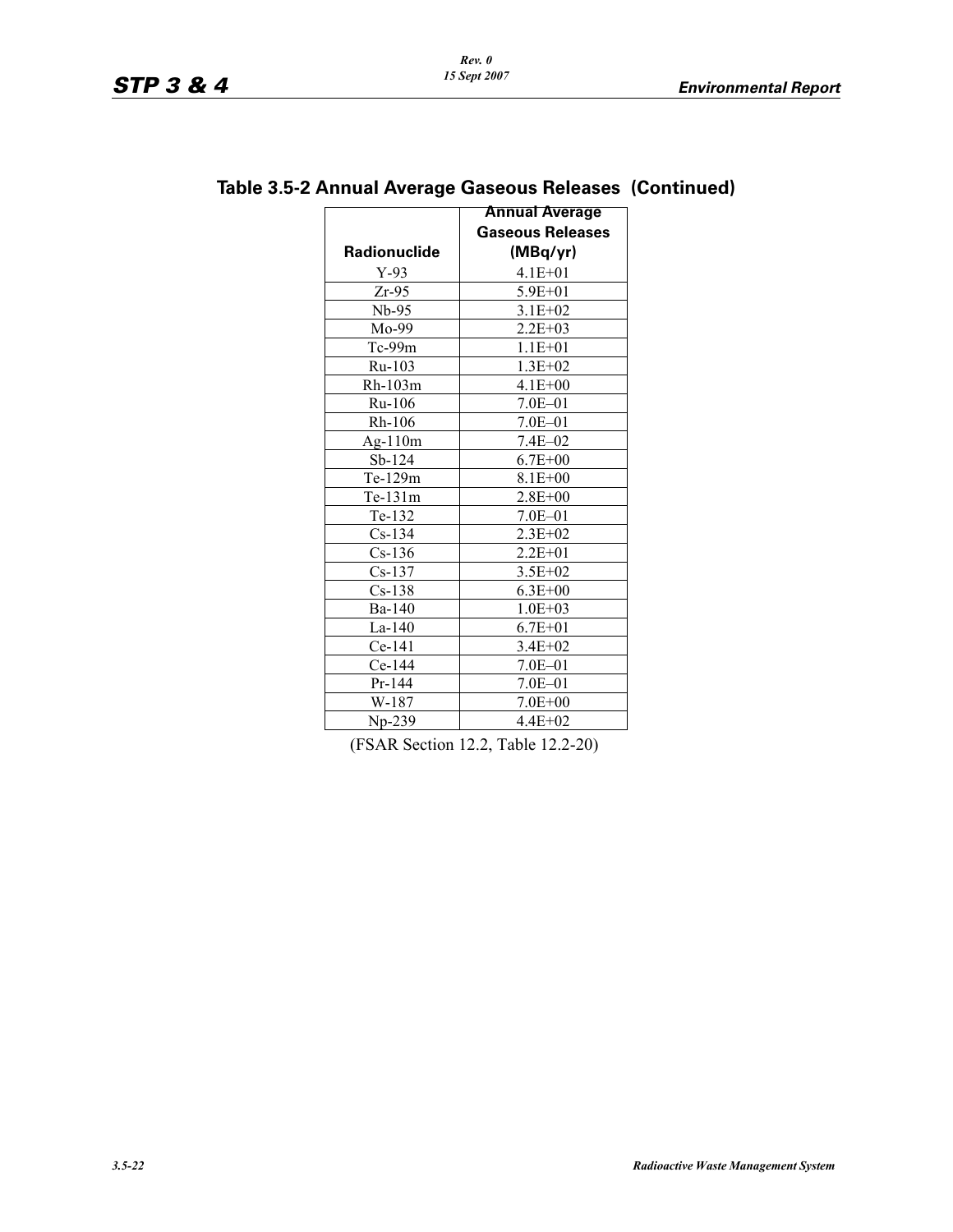| <b>Isotope</b>          | <b>Decay Constant, 1/hours</b> | Source Term $t = 30$ min (MBq/s) |
|-------------------------|--------------------------------|----------------------------------|
| $Kr-83m$                | 3.73 E-01                      | $1.1E + 02$                      |
| $Kr-85m$                | 1.55 E-01                      | $2.0E + 02$                      |
| Kr-85                   | 7.37 E-06                      | 8.9E-01                          |
| Kr-87                   | 5.47 E-01                      | $5.6E + 02$                      |
| Kr-88                   | 2.48 E-01                      | $6.3E + 02$                      |
| Kr-89                   | $1.32 E + 01$                  | $6.3E + 00$                      |
| $Xe-131m$               | 2.41 E-03                      | $7.4E - 01$                      |
| $Xe-133m$               | 1.30 E-02                      | $1.1E + 01$                      |
| $Xe-133$                | $5.46E - 03$                   | $3.1E + 02$                      |
| $Xe-135m$               | $2.72E+00$                     | $2.5E + 02$                      |
| $Xe-135$                | 7.56 E-02                      | $8.1E + 02$                      |
| Xe-137                  | $1.08E + 01$                   | $2.6F + 01$                      |
| $Xe-138$<br>$2.93 E+00$ |                                | 7.8E+02                          |
|                         | <b>TOTAL</b>                   | $3.7E + 03$                      |

# **Table 3.5-3 Noble Gas Source Terms in Steam**

(Reference 3.5-5, Table 11.1-1)

| <b>Isotope</b> | <b>Decay Constant, 1/hours</b> | <b>Concentration</b><br>(MBq/g) |
|----------------|--------------------------------|---------------------------------|
| $I - 131$      | 3.59E-03                       | 5.9E-04                         |
| $1 - 132$      | 3.03E-01                       | $5.2E-03$                       |
| $I - 133$      | 3.33E-02                       | $4.1E - 03$                     |
| $I - 134$      | 7.91E-01                       | 8.9E-03                         |
| $I-135$        | 1.05E-01                       | 5.6E-03                         |

(Reference 3.5-5, Table 11.1-2)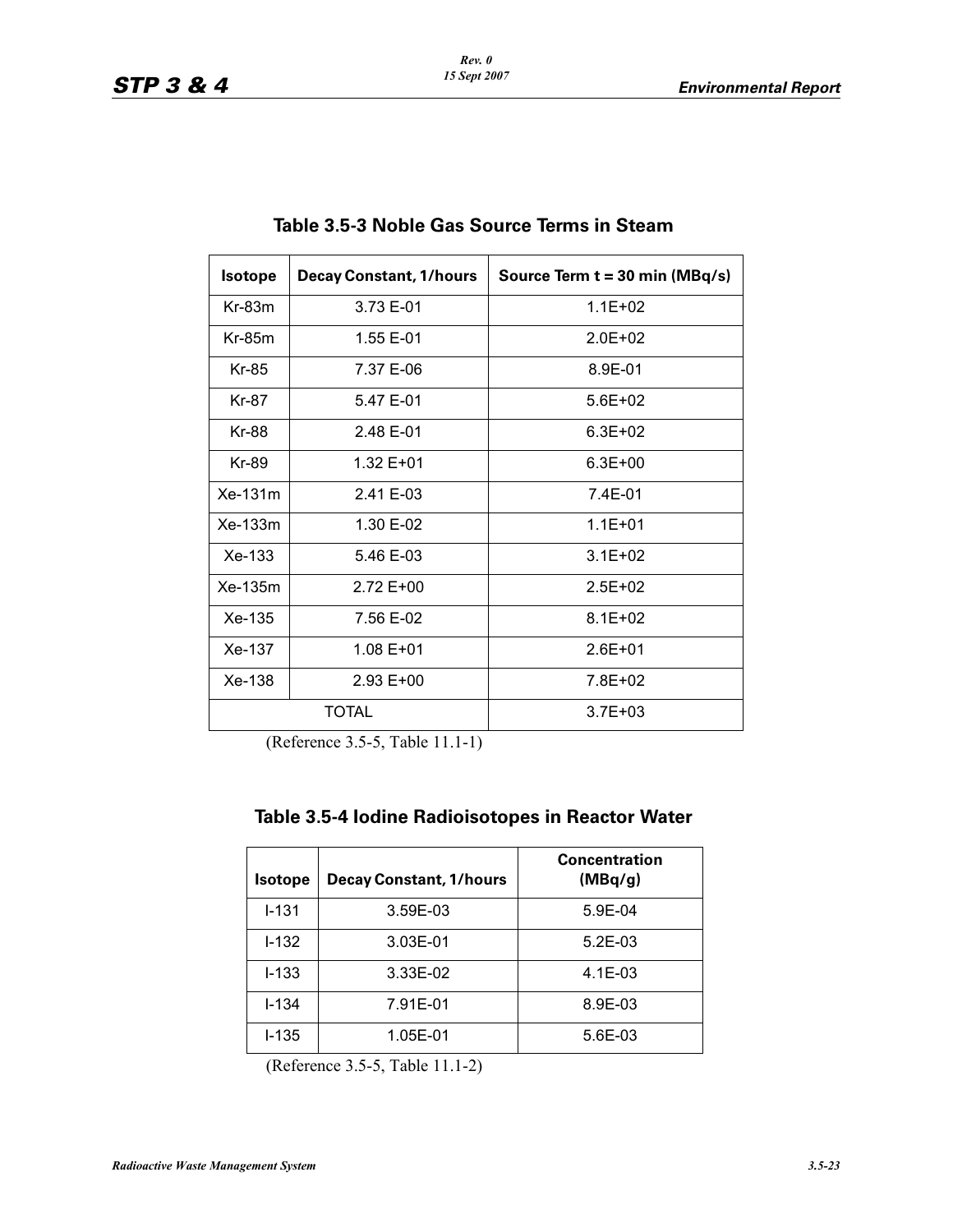| <b>Isotope</b> | <b>Decay Constant, 1/hours</b> | <b>Concentration</b><br>(MBq/g) |
|----------------|--------------------------------|---------------------------------|
| <b>Rb-89</b>   | 2.74E+00                       | 7.8E-04                         |
| <b>Sr-89</b>   | 5.55E-04                       | 1.2E-05                         |
| Sr-90/Y-90     | 2.81E-06                       | 8.5E-07                         |
| Sr-91          | 7.31E-02                       | 5.2E-04                         |
| <b>Sr-92</b>   | 2.56E-01                       | 1.4E-03                         |
| $Y-91$         | 4.93E-04                       | 4.8E-06                         |
| $Y-92$         | 1.96E-01                       | 8.1E-04                         |
| $Y-93$         | 6.8E-02                        | $5.2E-04$                       |
| Zr-95/Nb-95    | 4.41E-04                       | 9.6E-07                         |
| Mo-99/Tc-99m   | 1.05E-02                       | 2.4E-04                         |
| Ru-103/Rh-103m | 7.29E-04                       | $2.4E-06$                       |
| Ru-106/Rh-106  | 7.83E-05                       | 3.7E-07                         |
| Te-129m        | 8.65E-04                       | 4.8E-06                         |
| Te-131m        | 2.31E-02                       | 1.2E-05                         |
| Te-132         | 8.89E-03                       | 1.2E-06                         |
| Cs-134         | 3.84E-05                       | 3.3E-06                         |
| $Cs-136$       | 2.22E-03                       | $2.2E-06$                       |
| Cs-137         | 2.63E-06                       | 8.9E-06                         |
| Cs-138         | 1.29E+00                       | 1.5E-03                         |
| Ba-140/La-140  | 2.26E-03                       | 4.8E-05                         |
| Ce-141         | 8.88E-04                       | 3.7E-06                         |
| Ce-144/Pr-144  | 1.02E-04                       | 3.7E-07                         |
| Np-239         | 1.24E-02                       | $1.0E-03$                       |

# **Table 3.5-5 Nonvolatile Fission Products in Reactor Water**

(Reference 3.5-5, Table 11-1-3)

NOTE: Nuclides shown as pairs are assumed to be in secular equilibrium. The parent decay constant and concentration are shown.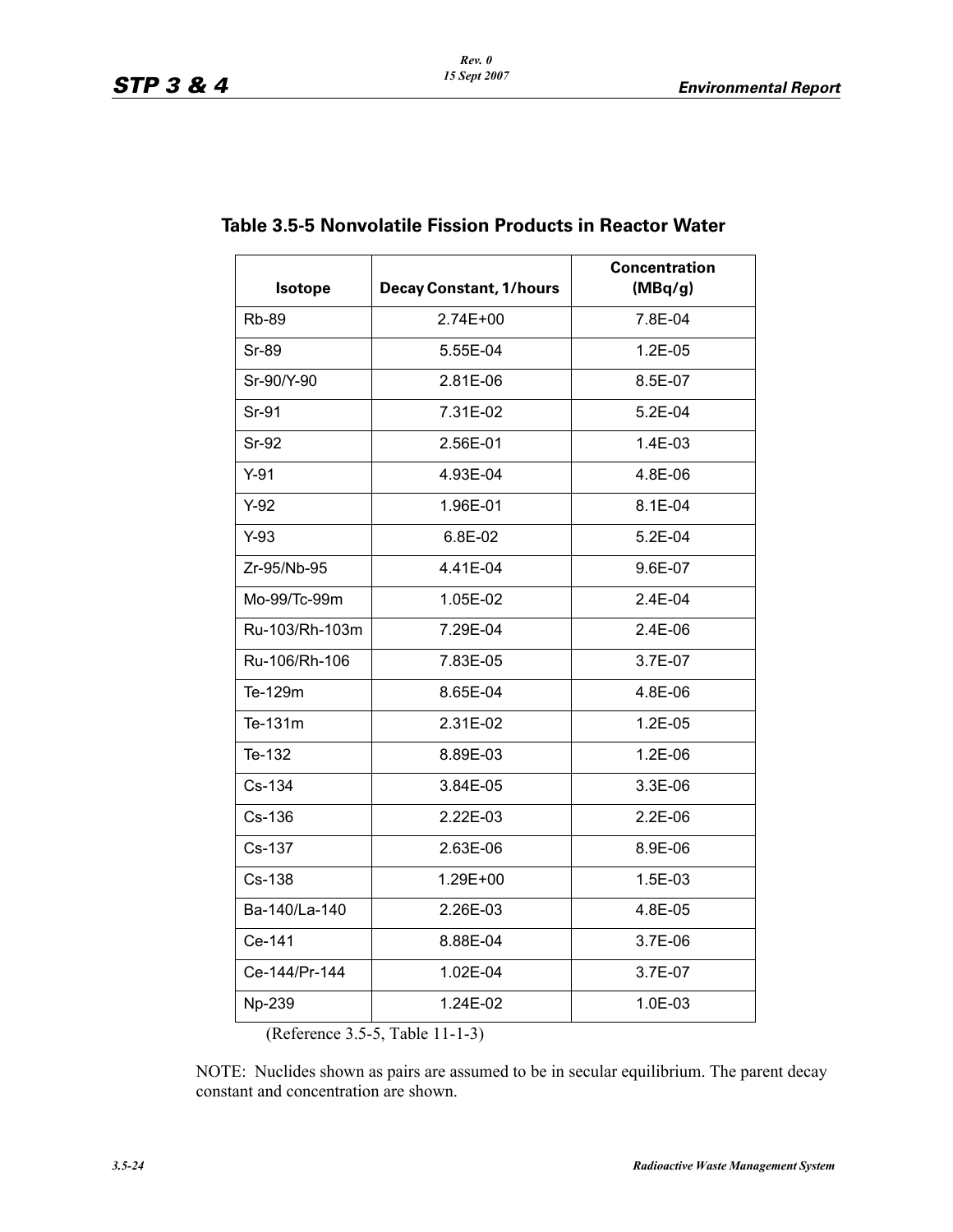# **Table 3.5-6 Coolant Activation Products in Reactor Water and Steam**

| <b>Isotope</b> | <b>Half-Life</b> | <b>Steam</b><br><b>Concentration</b><br>(MBq/g) | <b>Reactor Water</b><br><b>Concentration</b><br>(MBq/g) |
|----------------|------------------|-------------------------------------------------|---------------------------------------------------------|
| N-16           | 7.13 s           | $1.9E+00$ [1]                                   | $3.6E+00$ [2]                                           |

[1] Use 11 MBq/g for operation with hydrogen water chemistry

[2] Valid at core exit

(Reference 3.5-5, Table 11.1-4)

## **Table 3.5-7 Non-Coolant Activation Products in Reactor Water**

| <b>Isotope</b> | <b>Decay Constant, 1/hours</b> | <b>Concentration</b><br>(MBq/g) |
|----------------|--------------------------------|---------------------------------|
| $Na-24$        | 4.63E-02                       | $1.3E-03$                       |
| P-32           | $2.02E - 0.3$                  | $2.4F-0.5$                      |
| $Cr-51$        | $1.04E - 0.3$                  | $7.4F-04$                       |
| Mn-54          | 9.53E-05                       | 8.5E-06                         |
| Mn-56          | 2.69E-01                       | $6.7E-0.3$                      |
| $Co-58$        | 4.05E-04                       | $2.4F-0.5$                      |
| $Co-60$        | 1.50E-05                       | 4.8E-05                         |
| Fe-55          | 3.04E-05                       | $1.2F - 04$                     |
| Fe-59          | 6.33E-04                       | 3.7E-06                         |
| Ni-63          | 7.90E-07                       | $1.2F - 04$                     |
| $Cu-64$        | 5.42E-02                       | $3.7F - 0.3$                    |
| Zn-65          | 1.18E-04                       | $2.4E-05$                       |
| Ag-110m        | 1.16E-04                       | $1.2E - 07$                     |
| W-187          | 2.90E-02                       | $3.7F - 0.5$                    |

(Reference 3.5-5, Table 11.1-5)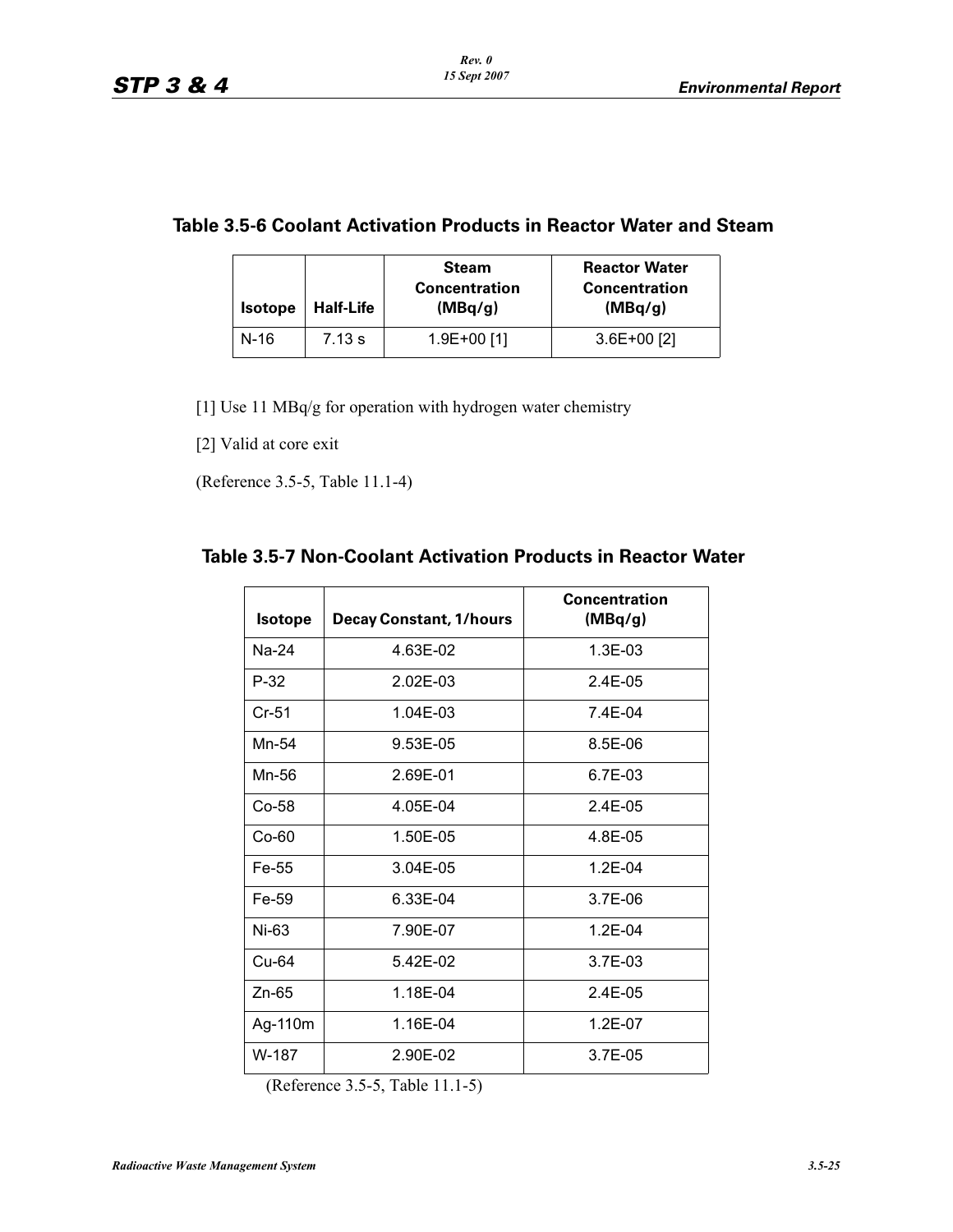## **Table 3.5-8 Capability of Liquid Radwaste Subsystems to Process Expected Wastes [1]**

| <b>Subsystem</b> | <b>Process</b><br>Rate | <b>Maximum Process</b><br>Capacity [6] | <b>Normal Waste Generation</b><br>Rate | <b>Maximum Daily Generation</b><br>Rate |
|------------------|------------------------|----------------------------------------|----------------------------------------|-----------------------------------------|
| <b>LCW</b> [2]   | 34 $m^3/h$             | 654 $m^3$ /day                         | 55 $m^3$ /day                          | 615 $m^3$ /day                          |
| <b>HCW</b> [3]   | 34 $m^3/h$             | 654 $m^3$ /day                         | 15 $m^3$ /day                          | 65 $m^3$ /day                           |
| <b>DW</b> [4]    | 34 $m^3/h$             | 654 $m^3$ /day                         | 4 $m^3$ /day                           | 12 $m^3$ /day                           |
| <b>CW</b> [5]    | 4 $m^3/h$              | 77 $m^3$ /day                          | 2 $m^3$ /day                           | 2 $m^3$ /day                            |

[1] FSAR Table 11.2-2

[2] LCW – low conductivity waste

[3] HCW – high conductivity waste

[4] DW – detergent waste

[5] CW – Chemical Waste

[6] For one day only

| <b>Halogens</b> |            | <b>Soluble Fission Products</b> |              | <b>Insoluble Fission Products</b> |              | <b>Activation Products</b> |              |
|-----------------|------------|---------------------------------|--------------|-----------------------------------|--------------|----------------------------|--------------|
| <b>Isotope</b>  | <b>MBq</b> | Isotope                         | <b>MBq</b>   | <b>Isotope</b>                    | <b>MBq</b>   | <b>Isotope</b>             | <b>MBq</b>   |
| $-131$          | 7.38E+07   | <b>Rb-89</b>                    | 1.37E+05     | $Y-91$                            | 1.78E+06     | Na-24                      | 2.44E+07     |
| $-132$          | 1.50E+07   | Sr-89                           | 4.59E+06     | $Y-92$                            | $3.58E + 06$ | $P-32$                     | $6.41E + 06$ |
| $-133$          | 1.08E+08   | <b>Sr-90</b>                    | 3.58E+05     | $Y-93$                            | $6.62E + 06$ | $Cr-51$                    | 2.44E+08     |
| $-134$          | 9.86E+06   | $Y-90$                          | 3.58E+05     | $Zr-95$                           | 3.60E+05     | Mn-54                      | 3.49E+06     |
| $-135$          | 4.67E+07   | Sr-91                           | $6.18E + 06$ | <b>Nb-95</b>                      | 3.60E+05     | Mn-56                      | 2.16E+07     |
|                 |            | Sr-92                           | 4.75E+06     | Ru-103                            | 8.42E+05     | $Co-58$                    | $9.14E + 06$ |
|                 |            | Mo-99                           | 1.97E+07     | <b>Rh-103M</b>                    | 8.42E+05     | $Co-60$                    | $2.01E + 07$ |
|                 |            | <b>Tc-99M</b>                   | 1.97E+07     | <b>Ru-106</b>                     | $1.51E + 05$ | Fe-55                      | 2.63E+07     |
|                 |            | Te-129M                         | $1.64E + 06$ | Rh-106                            | 1.51E+05     | Fe-59                      | $1.33E + 06$ |
|                 |            | Te-131M                         | 4.51E+05     | $La-140$                          | $1.22E + 07$ | Ni-63                      | 5.06E+07     |
|                 |            | Te-132                          | $1.15E + 06$ | Ce-141                            | 1.25E+06     | $Cu-64$                    | 5.93E+07     |
|                 |            | Cs-134                          | 7.54E+05     | Ce-144                            | 1.50E+05     | $Zn-65$                    | $9.81E + 06$ |
|                 |            | $Cs-136$                        | $3.13E + 05$ | Pr-143                            | 1.50E+05     | Aq-110M                    | 4.91E+04     |
|                 |            | Cs-137                          | 2.08E+06     |                                   |              | W-187                      | $1.11E + 06$ |
|                 |            | Cs-138                          | $1.01E + 06$ |                                   |              |                            |              |
|                 |            | Ba-140                          | $1.22E + 07$ |                                   |              |                            |              |
|                 |            | Np-239                          | 6.99E+07     |                                   |              |                            |              |

## **Table 3.5-9 Solid Radwaste Component Inventories [1]**

[1] Sum total of inventories from CUW (Reactor Water Cleanup System) Backwash Receiving Tank, CF (Condensate Filtration) Backwash Receiving Tank, Phase Separator, Spent Resin Storage Tank, LRS (Liquid Radwaste System) Backwash Receiving Tank (FSAR Section 12.2, Tables 12.2-15a-d & 12.2-15l)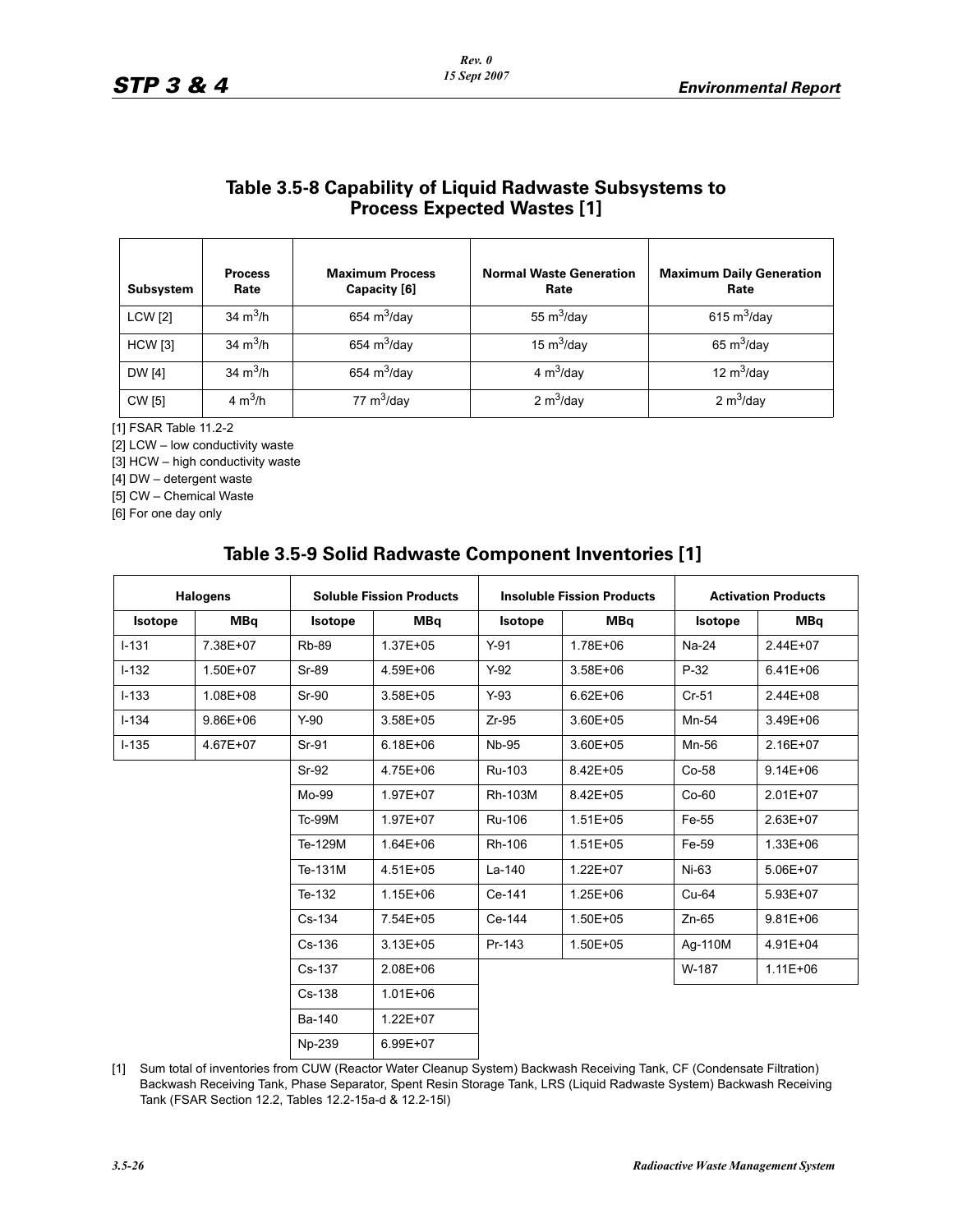| Table 3.5-10 Estimates of Expected Annual "Dry" Solid Wastes |  |
|--------------------------------------------------------------|--|
|--------------------------------------------------------------|--|

| <b>Dry Waste Source</b> | <b>Volume Generation</b><br>$(m^3/yr)$ |
|-------------------------|----------------------------------------|
| Combustible Waste       | 225                                    |
| Compactable Waste       | 38                                     |
| Other Waste             | 100                                    |

(FSAR Section 11.4, Table 11.4-2)

## **Table 3.5-11 Expected Waste Volume Generated Annually by Each "Wet" Solid Waste Source and Tank Capacities**

| <b>Wet Waste Source</b>        | Volume Generation (m <sup>3</sup> /yr) [1] |
|--------------------------------|--------------------------------------------|
| CUW F/D Sludge                 | 4.7                                        |
| FPC F/D Sludge                 | 1.8                                        |
| Condensate Filter sludge       | 4.6                                        |
| <b>LCW Filter Sludge</b>       | 0.6                                        |
| <b>HCW Filter Sludge</b>       | 3.8                                        |
| Condensate Demineralizer resin | 18.0                                       |
| <b>LCW Demineralizer Resin</b> | 1.8                                        |
| <b>HCW Demineralizer Resin</b> | 1.8                                        |
| <b>HCW RO Reject</b>           | 73.0                                       |

CUW F/D – Reactor Water Cleanup filter demineralizer FPC F/D – Fuel Pool Cooling and Cleanup filter demineralizer [1] FSAR 11.4, Table 11.4-1

| Table 3.5-12 Estimated Shipped Solid Waste Volumes |  |
|----------------------------------------------------|--|
|----------------------------------------------------|--|

| <b>Waste Type</b>  | <b>Shipped Volume</b><br>$(m^3/yr)$ |
|--------------------|-------------------------------------|
| Combustible Waste  | 225                                 |
| Compressible Waste | 38                                  |
| Resins and Sludges | 110                                 |
| <b>Other Waste</b> | 100                                 |
| Mixed Waste        | 0.5                                 |

From FSAR Section 11.4 (Table 11.4-3)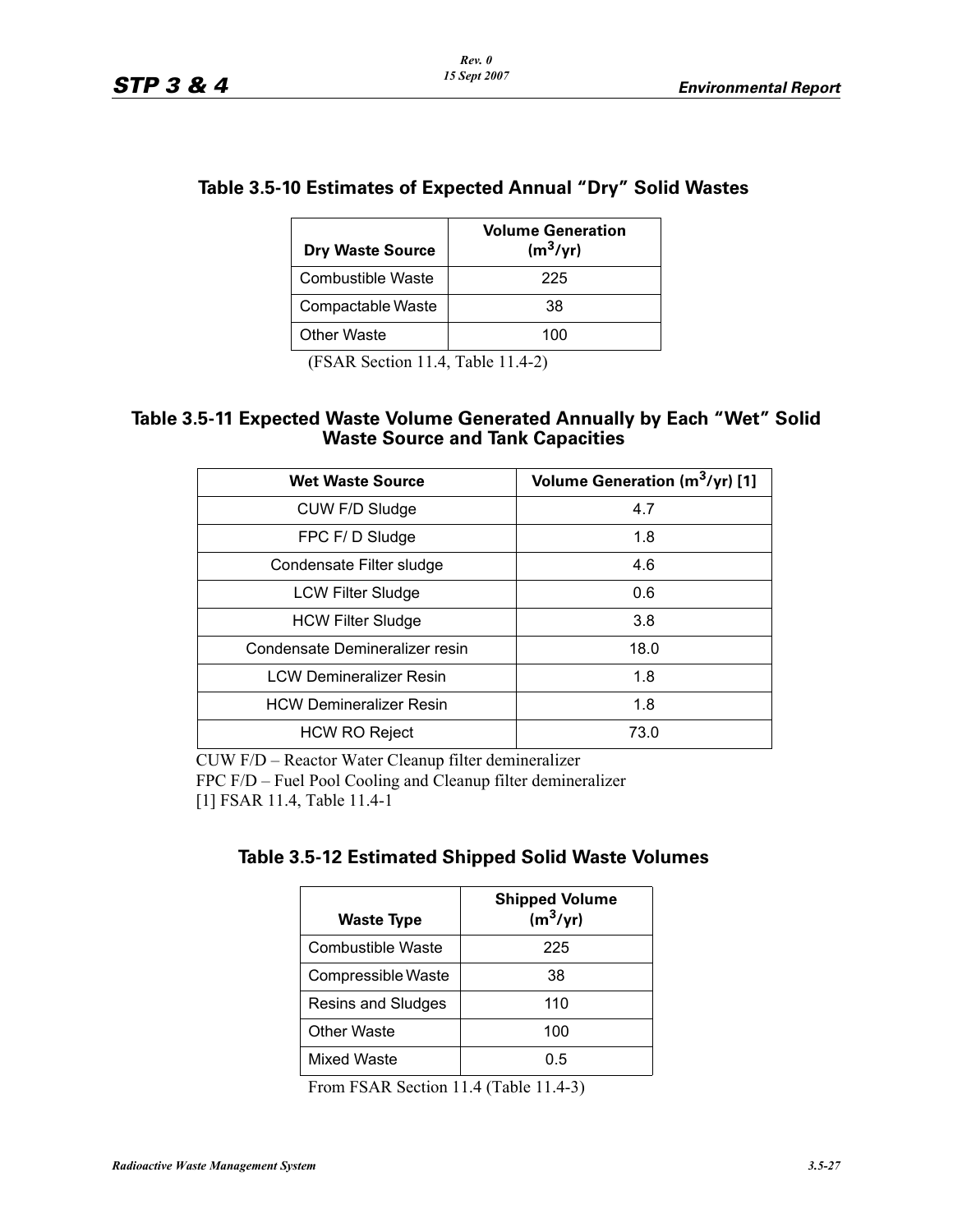

**Figure 3.5-1 Liquid & Solid Radioactive Waste Management Systems**  Figure 3.5-1 Liquid & Solid Radioactive Waste Management Systems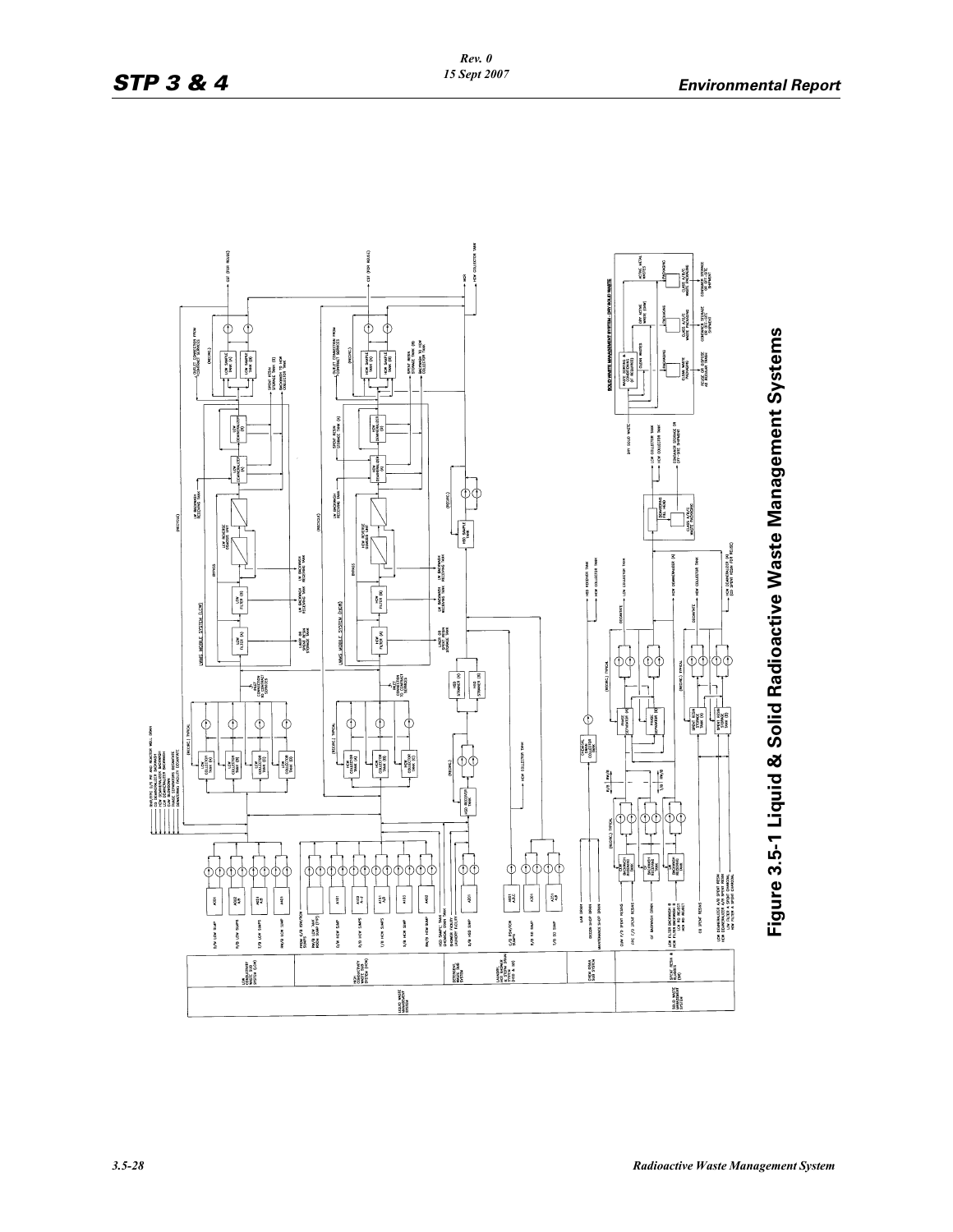

**Figure 3.5-2 Gaseous Radioactive Waste Management System**